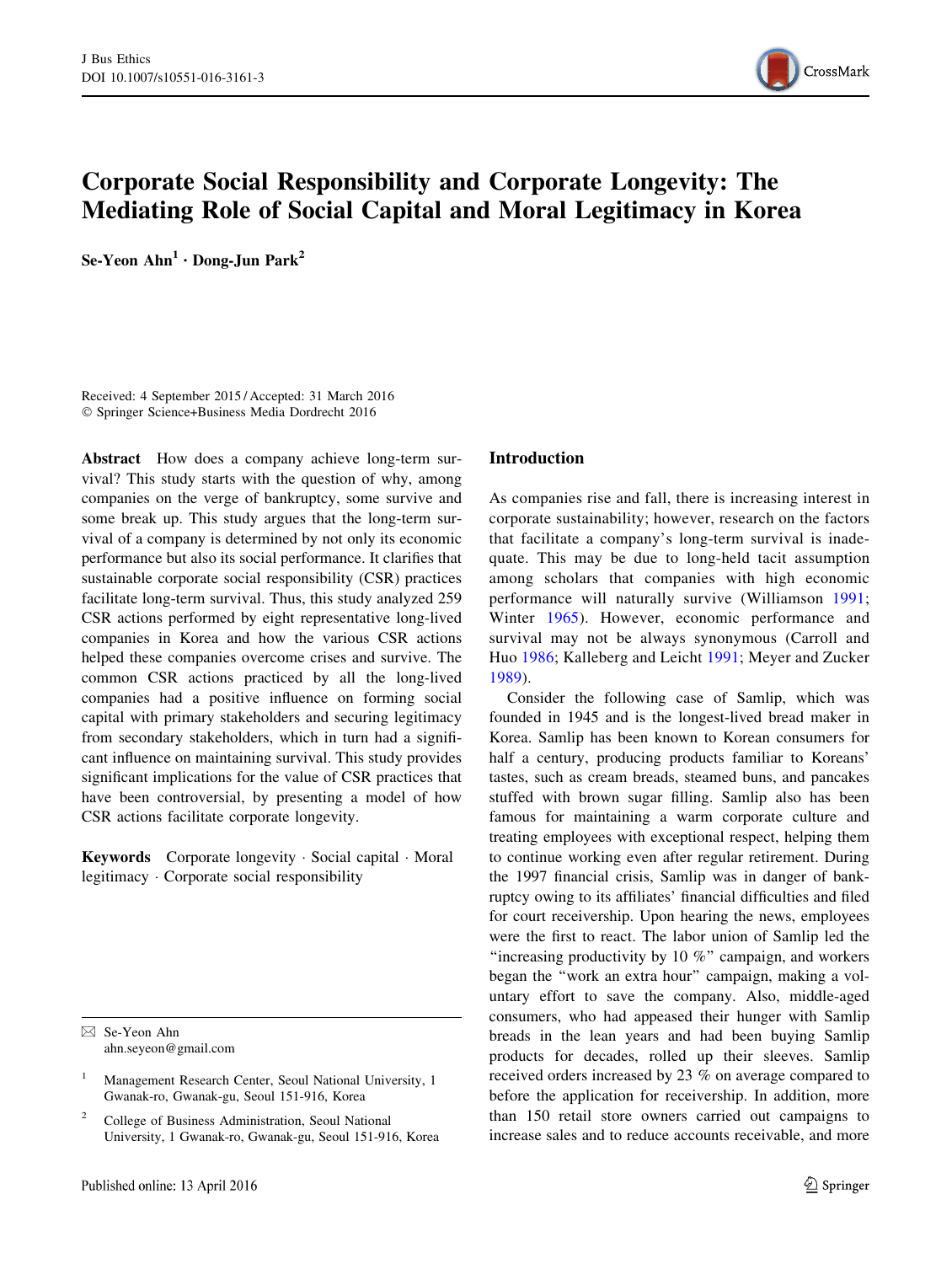than 400 cooperative firms promised their support until management was normalized.

What can be seen from the case? Samlip had a history of more than 50 years in 1997 and was on the verge of bankruptcy due to financial losses; however, Samlip survived while many other companies faded into the mist of history during the crisis. Samlip formed a social consensus to prevent losses to society, and many of its stakeholders provided the necessary support to prevent the company from going bankrupt. In addition, its existence may be taken for granted by stakeholders, increasing the possibility of its survival. That is, it can be implied that factors other than economic performance may have an effect on determining corporate survival, especially the sustainable survival of long-lived companies.

While the assumption of unidimensionality between performance and survival (i.e., the lowest performing organizations are the least likely to survive) has been firmly entrenched, in many prior studies, scholars have shown that non-economic criteria can play a major role in organizational survival (Carroll and Huo [1986](#page-16-0); Gimeno et al. [1997](#page-16-0); Meyer and Zucker [1989](#page-17-0)). For instance, companies that have lost legitimacy because of association with cartels or having a bad influence on society may disappear even if their economic performance is outstanding. Moreover, an organization's survival can be determined by the influence of the constituent individuals of the organization. For example, executives or employees of a company will voice opinions on the decision making related to dissolution in order to prevent self-loss (dismissal) due to corporate destruction, which lowers the possibility of dissolution if they are highly influential (Gimeno et al. [1997](#page-16-0)). This can also be seen in the aforementioned case of Samlip: the sustainable survival of companies that survived for more than 50 years was significantly influenced by various internal and external stakeholders rather than just economic performance.

This study thus focuses on social performance as a factor that influences the long-term survival of companies. Various corporate activities related to social performance can be explained by the concept of corporate social responsibility (Carroll [1999](#page-16-0)). This study develops a model that clarifies the relationship between CSR and long-term survival based on the assumption that CSR creates goodwill among stakeholders and helps firms survive a crisis (Bansal and Clelland [2004;](#page-15-0) Godfrey et al. [2009](#page-16-0)). Thus, this study identifies common CSR principles of Korea's eight most long-lived companies through a content analysis of their CSR-related activities, using the views of social capital (Bourdieu [1986;](#page-15-0) Coleman [1988](#page-16-0)) and legitimacy (Meyer and Rowan [1977;](#page-17-0) Weber [1978](#page-17-0)). Social capital theory assumes that goodwill, formed in relationships among people, can be a resource (Adler and Kwon [2002](#page-15-0)). Social legitimacy theory presumes that organizational behavior is evaluated according to whether it is recognized as proper or desirable within the value system of the society to which the organization belongs (Suchman [1995](#page-17-0)). Then, it shows how these CSR principles influence the accumulation of social capital and acquisition of legitimacy for these companies and analyses what role social capital and legitimacy played for these companies in overcoming crises of survival.

This study has significance in that it is the first to focus on factors other than economic performance as the cause of a company's long-term survival. Moreover, unlike studies related to CSR performance concentrating on a financial index, it presents a new index coinciding with the fundamental purpose of CSR, which will contribute greatly by shedding new light on the value of CSR activities. Moreover, this study is expected to clarify the underlying process of CSR in performance that was pointed out as a limitation of CSR research (Aguinis and Glavas [2012](#page-15-0)).

This study is structured as follows. First, ''Theoretical Background'' section describes the theoretical background of the study, and ''[Method'](#page-4-0)' section explains which companies are studied as well as the data collection process. Then, ''[Dynamic Process Model: Linking CSR with Long-](#page-9-0)[Term Survival'](#page-9-0)' section combines the results of analysis, develops a model that clarifies the relationship between CSR and long-term survival, and outlines a proposition. Finally, "Conclusion and Discussion" section discusses the research conclusion and implications.

# Theoretical Background

#### Corporate Long-Term Survival

The word longevity generally connotes *long life*, especially when it concerns someone or something lasting longer than expected. It is either used as a synonym for *life expectancy* or sometimes meant to refer to especially long-lived members of a population (Wikipedia). Therefore, on the one hand, we may apply the term corporate long-term survival to companies that have outlived their life expectancy. Unlike human longevity, however, the average life expectancy of a company varies widely depending on population (i.e., company type, company size, industry characteristics), thus, it is not feasible to set a standard age for a company to be considered a long-lived company (Ahn [2015](#page-15-0)). On the other hand, we may apply the term corporate long-term survival to most long-lived companies of a population if we approach longevity as a rare phenomenon (Burgelman and Grove [2007\)](#page-16-0). Considering that there is a huge discrepancy between its maximum life expectancy and the average span it realizes (i.e., while there are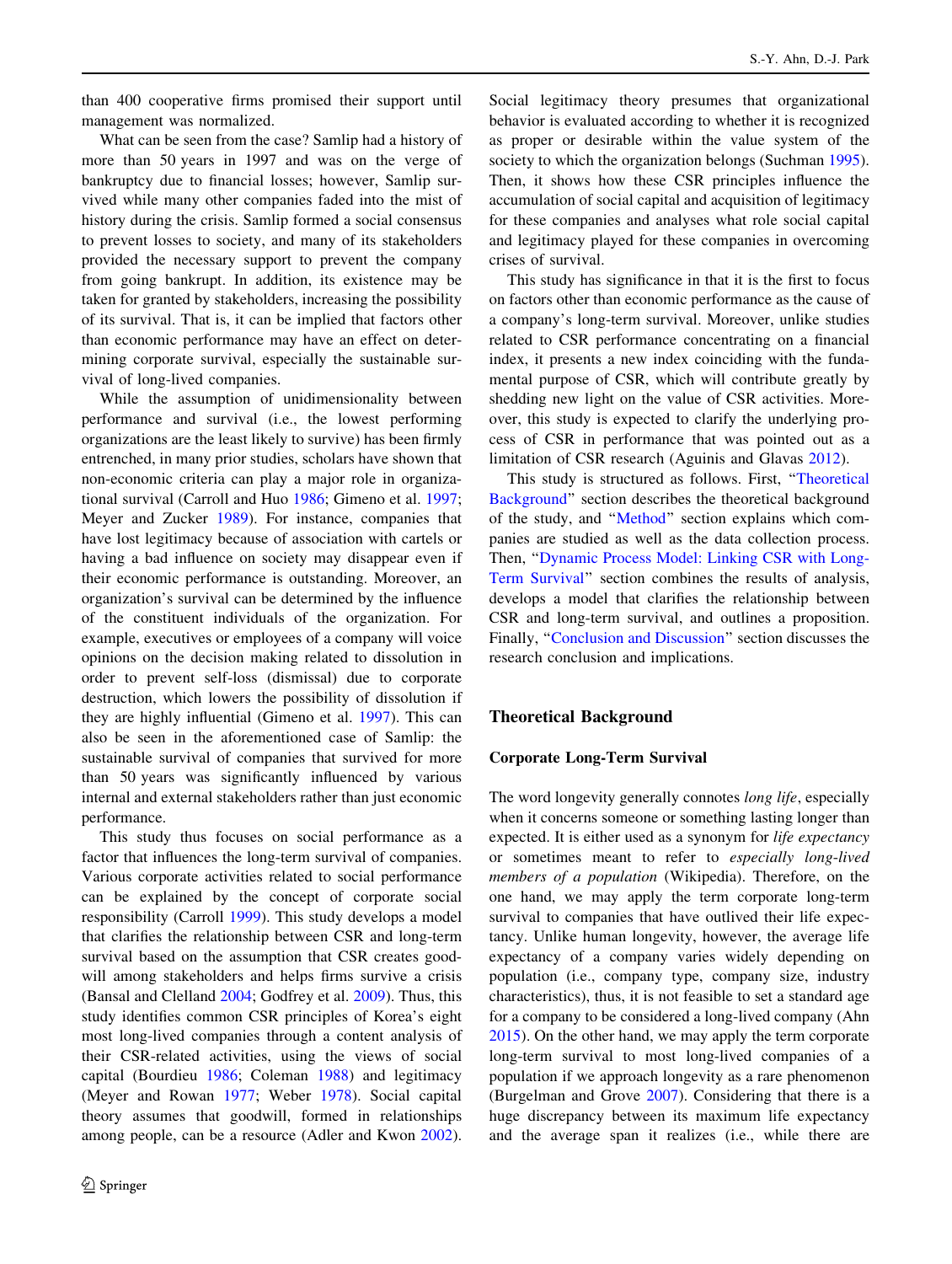companies with several centuries of history, the average corporate life expectancy is considered to be below 30 years) (de Geus [1997](#page-16-0)), this approach may help avoid any unnecessary debates on the relative nature of long-term survival (i.e., how many years is long enough before a company obtains the long-term survival status). Thus, in this study, we use the term corporate long-term survival to refer to "especially long-lived members of a population."

Research on companies' long-term survival and/or longevity is still at an early stage, with only a few studies examining the characteristics of long-lived organizations. De Geus [\(1997](#page-16-0)), considered to have begun the research on long-lived companies, stated in "The Living Company," published in the Harvard Business Review, that companies can theoretically have eternal life and some companies have survived for many centuries, such as Stora and Sumimoto. However, he stated that the average life of companies worldwide is 20–30 years, because companies obsess over economic aspects so much that they become money-making machines. (De Geus [1997\)](#page-16-0).

However, most studies of business thus far have concentrated on companies as money-making machines by focusing on the goal of improving shareholder value (Friedman [1970](#page-16-0)) through profit maximization; this is also true for studies related to the survival of organizations. Early studies on organizational survival mostly covered organizational ecology, and researchers pointed out the liability of newness (Hannan and Freeman [1984](#page-16-0); Stinchcombe [1965](#page-17-0)), the liability of smallness (Aldrich and Auster [1986\)](#page-15-0), the characteristics of a niche market (Carroll [1985](#page-16-0)), and the founding condition (Tucker et al. [1990](#page-17-0)) as the causes of organizational destruction. These researchers mainly focused on how the organizational characteristics of the external ecosystem influenced the survival of an organization, and the range of analysis was mostly limited to economic factors comparable to population units such as the age, size, and industrial characteristics of companies.

Non-economic factors of organizational survival can be found in the study of Gimeno et al. ([1997\)](#page-16-0). Gimeno et al. [\(1997](#page-16-0)) claimed that the survival of new organizations is not always determined by economic performance; rather, various stakeholders of the company—such as the owners' objectives, the influence of non-owner members, and the legitimacy conferred by external organizations—have influence on survival. For example, if a company that has maintained good relationships with its stakeholders over a long period of time teeters on bankruptcy, many of its stakeholders are likely to provide the necessary support to avoid the company from going bankrupt by offering financial aid, making voluntary purchases, and extending the moratorium on debt repayments. Essentially, the company prevents its dissolution owing to its good social performance. This study thus considers two factors that determine the long-term survival of companies: economic performance and social performance.

#### Corporate Social Responsibility

The concept of CSR suggests that a company has social responsibility beyond its economic responsibility (Carroll [1999](#page-16-0)). Many scholars have been conducting various studies on the influence of CSR actions on economic performance based on the tacit assumption that companies acquitting themselves of social responsibility will also show high performance (Aupperle et al. [1985](#page-15-0); Barnett and Salomon [2006](#page-15-0); Cochran and Wood [1984;](#page-16-0) McGuire et al. [1988](#page-17-0); McWilliams and Siegel [2000;](#page-17-0) Waddock and Graves [1997](#page-17-0)). However, the results of many empirical studies have not clarified the relationship between CSR actions and economic performance, challenging the appropriateness of expecting executives to perform CSR. It is likely that this results from the error of overlooking the fundamental goal of CSR, which is a company's coexistence with the society to which it belongs (Davis [1960](#page-16-0); Eilbirt and Parket [1973](#page-16-0)). In other words, the evaluation of a company's CSR is based not on how beneficial the value created for shareholders is in the short term, but on whether it satisfies the needs of various stakeholders and achieves sustainable survival by acquiring social power in the society in the long term. Thus, this study will examine CSR actions as the key variable that influences the long-term survival of a company and will establish a model that facilitates long-term survival through two parameters—social capital and legitimacy—to grasp the underlying process of the influence of CSR actions on long-term survival.

# Social Performance Measures: Social Capital and Legitimacy

A company as a community exists in the network of various stakeholders. Freeman ([1984\)](#page-16-0) stated that seeking profit maximization based on the shareholder view is not enough for companies to maintain competitiveness and survive in a turbulent environment and that they need to manage diverse stakeholders. These stakeholders can be divided into the following: primary stakeholders, which are claimants that have high interdependence with the company, such as owners, customers, employees, and suppliers, and are the main agents leading internal change; and secondary stakeholders, which can indirectly influence corporate performance, such as the government, competitors, consumer advocates, special interest groups, and media, and are the main agents leading external change (Clarkson [1995](#page-16-0); Freeman [1984](#page-16-0)). The stakeholder view has been the basis for many scholars' study of companies' social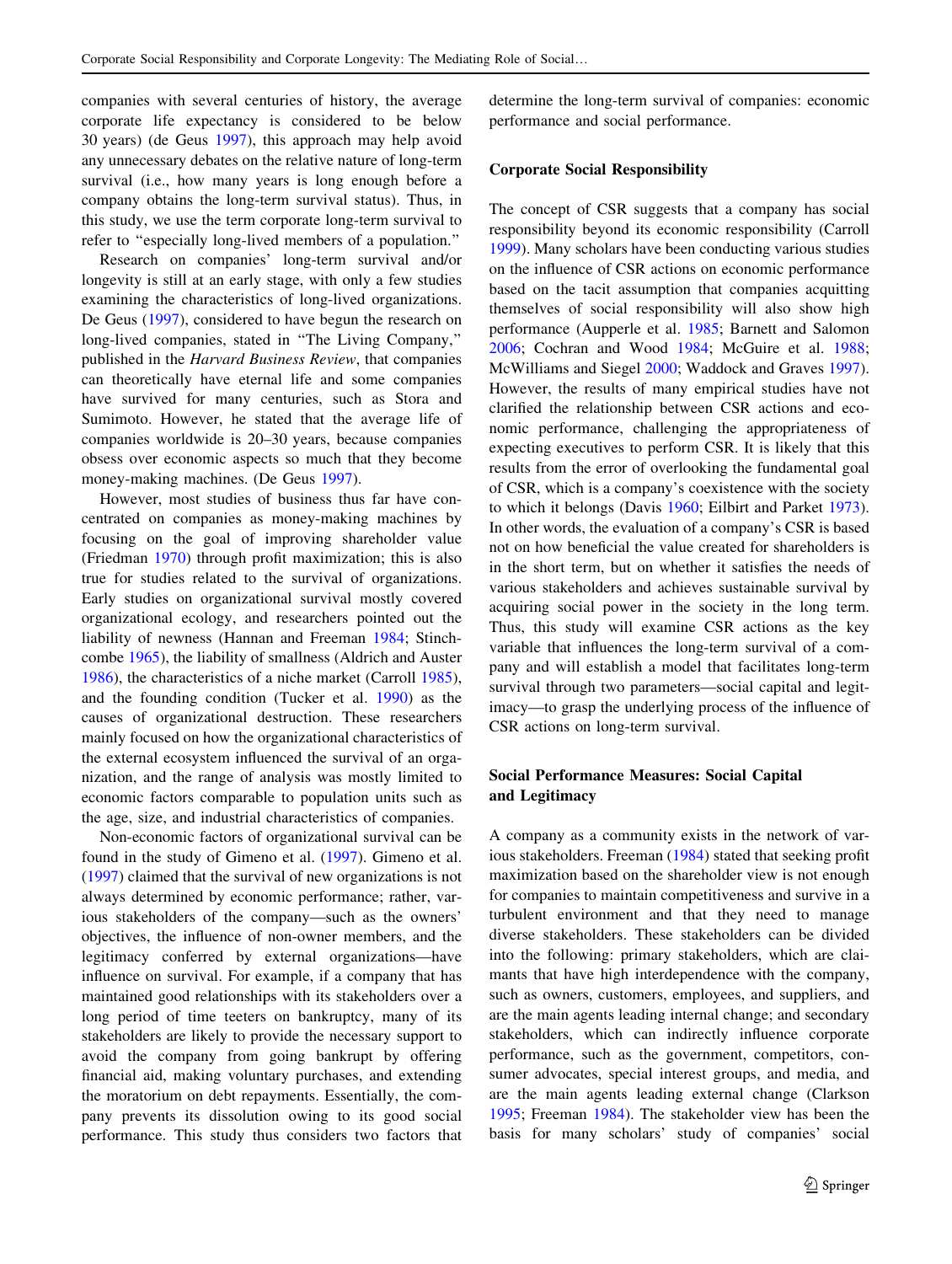performance (Clarkson [1995;](#page-16-0) Eesley and Lenox [2006](#page-16-0); Mitchell et al. [1997\)](#page-17-0).

This study starts from the premise that companies can enhance social performance through social capital and legitimacy, which leads to long-term survival. Social capital is defined as ''the sum of the actual and potential resources embedded within, available through, and derived from the network of relationships possessed by an individual or social unit'' (Nahapiet and Ghoshal [1998](#page-17-0), p. 243) and legitimacy is defined as ''a generalized perception or assumption that the actions of an entity are desirable, proper, or appropriate within some socially constructed system of norms, values, beliefs, and definitions'' (Such-man [1995,](#page-17-0) p. 574).

Social capital and legitimacy are overlapping concepts in a broad sense in that they can be interpreted as resources formed in social relationships; however, social capital is a concept emphasizing mutual acquaintance and recognition formed through mutual exchange among people with direct relationships (e.g., friendship, kinship) (Adler and Kwon [2002;](#page-15-0) Bourdieu [1986](#page-15-0); Burt [1997](#page-16-0)), whereas legitimacy is a concept implying recognition and support from unspecified individuals within society (Starr and MacMillan [1990](#page-17-0); Suchman [1995\)](#page-17-0). That is, social capital is a resource inherent in direct relationships that can be jointly owned, developed, and used for its benefits; on the other hand, legitimacy is a form of support emphasizing external recognition that cannot be controlled, or ''the institutional support of powerful external actors'' (Starr and MacMillan [1990\)](#page-17-0). Burt ([1997\)](#page-16-0) distinguished the two and explained legitimacy as a factor that influences the value of social capital.

Therefore, this study establishes its model by dividing the two concepts: social capital from primary stakeholders in direct and controllable relationships with the company and legitimacy from with secondary unspecified stakeholders in indirect relationships with the company.

## Social Capital

Social capital was first systemized as a scientific concept by Bourdieu (Bourdieu [1986\)](#page-15-0). Economists have tried to explain phenomena that are difficult to address using the previous economic capital concept by expanding the capital concept; accordingly, the concept of human capital was derived (Becker [1962](#page-15-0); Johnson [1960;](#page-16-0) Schultz [1961](#page-17-0)). As the scope of capital extended beyond economic to human capital, the rigidity of the capital concept was relaxed, extending the concept as far as social capital dealing with relationships between humans (Coleman [1988](#page-16-0)). Though social capital is a term that originally appeared in community studies, it is rapidly becoming an important concept in business studies (Burt [2000;](#page-16-0) Moran [2005\)](#page-17-0).

Social capital is primarily concerned with the significance of relationships as a resource for social action (Bourdieu [1986](#page-15-0); Burt [1997;](#page-16-0) Coleman [1988\)](#page-16-0). Characterized by durable interconnected relationships between human beings, social capital is tightly bound with the strategy of a firm (Nahapiet and Ghoshal [1998\)](#page-17-0). As such, the development of social capital within an organization is likely to be a source of competitive advantage (Adler and Kwon [2002](#page-15-0); Moran [2005](#page-17-0); Nahapiet and Ghoshal [1998](#page-17-0)). Accordingly, many studies have investigated the impact of social capital on firm performance (Rowley et al. [2000](#page-17-0); Tsai and Ghoshal [1998](#page-17-0); Walker et al. [1997](#page-17-0)) and survival (Pennings et al. [1998](#page-17-0)).

Social capital is an umbrella concept and is criticized for not being a consistent concept, as scholars define it differently (Adler and Kwon [2002](#page-15-0)), thus it is important to clarify which dimension of social capital is investigated. Nahapiet and Ghoshal's ([1998\)](#page-17-0) framework integrates prior research in the area and offers three specific dimensions of social capital: structural, relational, and cognitive. The structural dimension is an overall pattern of connections between agents and encompasses network ties, network configuration, and appropriable organizations. The relational dimension is formed from relationships and is characterized by high levels of trust, shared norms and perceived obligations, and a sense of mutual identification. Finally, the cognitive dimension provides shared representation, interpretations, and systems of meaning. Shared languages and codes as well as shared narratives fall under this category. This general classification was later used by many researchers (Bolino et al. [2002](#page-15-0); Inkpen and Tsang [2005](#page-16-0); Moran [2005](#page-17-0); Tsai and Ghoshal [1998](#page-17-0)).

In this study, we focus on the relational dimension of social capital of Nahapiet and Ghoshal[\(1998](#page-17-0))'s classification as the outcome of CSR activities, which may be stimulated and/or developed by both the structural and cognitive dimensions (Tsai and Ghoshal [1998](#page-17-0)), and thereby becomes the most appropriate and inclusive dimension to determine whether an organization conforms to social values and obligations.

## Legitimacy

Since the work of Weber [\(1978](#page-17-0)) and Parsons and Jones [\(1960](#page-17-0)), the concept of legitimacy has come to hold a key position in the field of social science. The field of study particularly relevant to the concept of social legitimacy is institutionalism theory (DiMaggio and Powell [1983;](#page-16-0) Meyer and Rowan [1977](#page-17-0)). It argues that an organization can maintain its survival by acquiring legitimacy from the environment when it accepts the norms and values socially taken for granted and forms its own institutionalism (Ashforth and Gibbs [1990](#page-15-0); Deephouse [1996](#page-16-0)). This legitimacy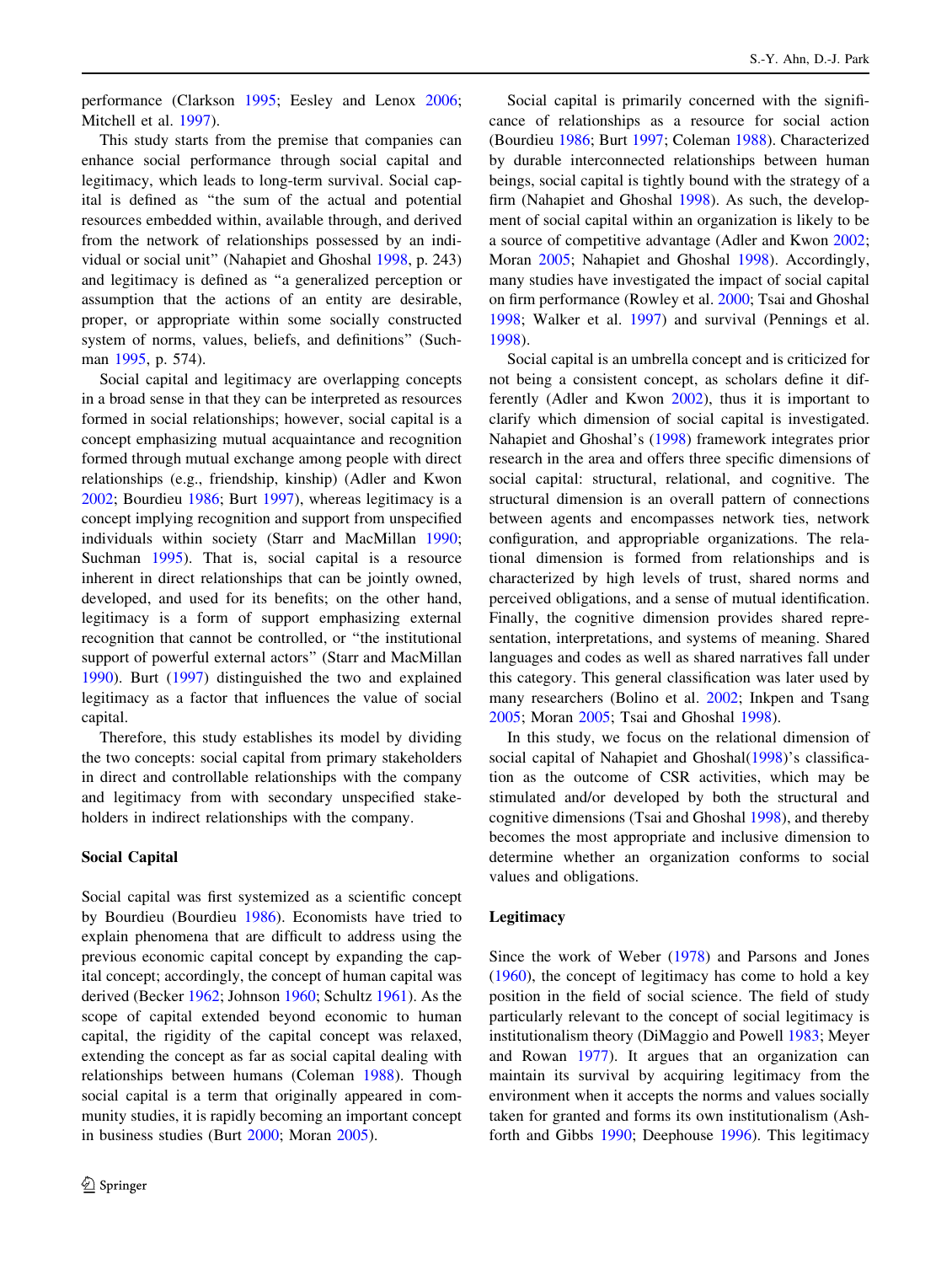<span id="page-4-0"></span>concept has been used by various scholars. Representative studies are divided into the institutional school (DiMaggio and Powell [1983,](#page-16-0) [1991](#page-16-0); Scott and Meyer [1983](#page-17-0); Zucker [1987\)](#page-17-0) and the strategic school (Ashforth and Gibbs [1990](#page-15-0); Dowling and Pfeffer [1975](#page-16-0); Salancik and Pfeffer [1978](#page-17-0)). Organizational scholars note that legitimacy is essential for an organization's survival (Aldrich and Auster [1986](#page-15-0); Singh et al. [1986;](#page-17-0) Human and Provan [2000\)](#page-16-0).

Suchman [\(1995](#page-17-0)) combined the discussions of the institutional school and the strategic school and provided a careful and even-handed synthesis of the concept of legitimacy with the following three dimensions. The first is pragmatic legitimacy, which is based on the calculation of self-interest by the most direct interested party of the organization. The second is moral legitimacy, which represents a positive normative evaluation of the organization and its activities by the society. The major evaluation criterion involves determining whether conducting a particular activity is socially relevant. The third is cognitive legitimacy, which is related to an event that has been taken for granted. For example, in its early days, the computer industry was not taken for granted, but as users gradually increased and time passed, it started to be taken for granted.

To avoid unproductive debates over the operationalization of legitimacy, it is important to clearly identify which of its three dimensions is considered for each study. In this study, we focus on moral legitimacy as an outcome of a company's CSR activities. Pragmatic legitimacy is not feasible in that its major valuation criterion rests on audiences' self-interest based on direct relationships, and cognitive legitimacy is limited since it does not rest on discursive evaluation (Suchman [1995](#page-17-0)); thus, we focus on moral legitimacy for the purpose of this research.

# Method

#### Research Design

This paper's primary research question concerns how CSR actions affect a company's long-term survival. Generally, the case study method is considered useful for investigating a particular process or for an explorative study of a phenomenon that has received little attention in previous research (Eisenhardt [1989\)](#page-16-0). Case study is also a useful method for longitudinal observation (Yin [2008\)](#page-17-0). Therefore, case study seems the most appropriate for this paper as it seeks to investigate the CSR actions followed by companies from their founding to the present day and to understand how these CSR actions influence the long-term survival of those companies.

This paper selects eight of Korea's most long-lived companies and conducts a multiple case analysis to investigate the influence of CSR actions on the companies' long-term survival. Undoubtedly, the ideal research methodology in this context would be to examine the differences between the CSR principles that long-lived companies pursue and those that the control group (demised companies) pursues. However, as there are only few data sources available for companies that became extinct a long time ago, it is not possible to establish a proper control group for systematic comparisons. Thus, as an alternative to this approach, we employed inductive inference, using which we draw out common attributes of the long-lived companies from the sample and regard them as the general attributes of all long-lived companies. Such a research method would effectively apply the replication logic that is generally used in a multiple case analysis (Yin [2008\)](#page-17-0) and would be helpful in understanding the underlying impact of CSR actions on long-term survival.

#### Sample

The sample comprises the most long-lived companies in Korea. Business organizations in Korea began to emerge around the late 1800s, but modern companies are recorded as having made their appearance only after the foundation of the Great Korean Empire in 1896 (Ahn and Cho [2011](#page-15-0)). In spite of their short history, Korean companies are best suited for studying corporate long-term survival for the following reasons. Firstly, Korea has transformed itself from a destitute country to a developed one through civilization and industrialization, in a matter of just 100 years. Korea was once one of the world's poorest countries with a mere 60 dollars per capita GDP. However, with rapid economic growth unrivaled by any other country, it was christened ''the miracle of Han River'' and became an OECD member country in 1996; in 2012, it became the 15th world economic power with 23,679 dollars per capita GDP. Thus, considering that the modern business environment is characterized by high uncertainty and radical changes, the dynamic business environmental changes that Korean firms have gone through will likely make the study's findings meaningful and provide considerable future applications. Secondly, Korea has experienced frequent environmental turbulence. From 1910 to 1945, it endured the forceful Japanese colonization; from 1950 to 1953, the Korean War devastated the Korean peninsula and divided the country. Since then, military security issues such as North Korea's regional provocation have arisen unpredictably. In addition to the two major oil shocks in 1973 and 1979, Korea also went through the worst economic crisis in its history with the foreign exchange crisis, or IMF crisis, in 1997, which it overcame in the shortest period of time in world history. Therefore, although there is no company that has survived over centuries, considering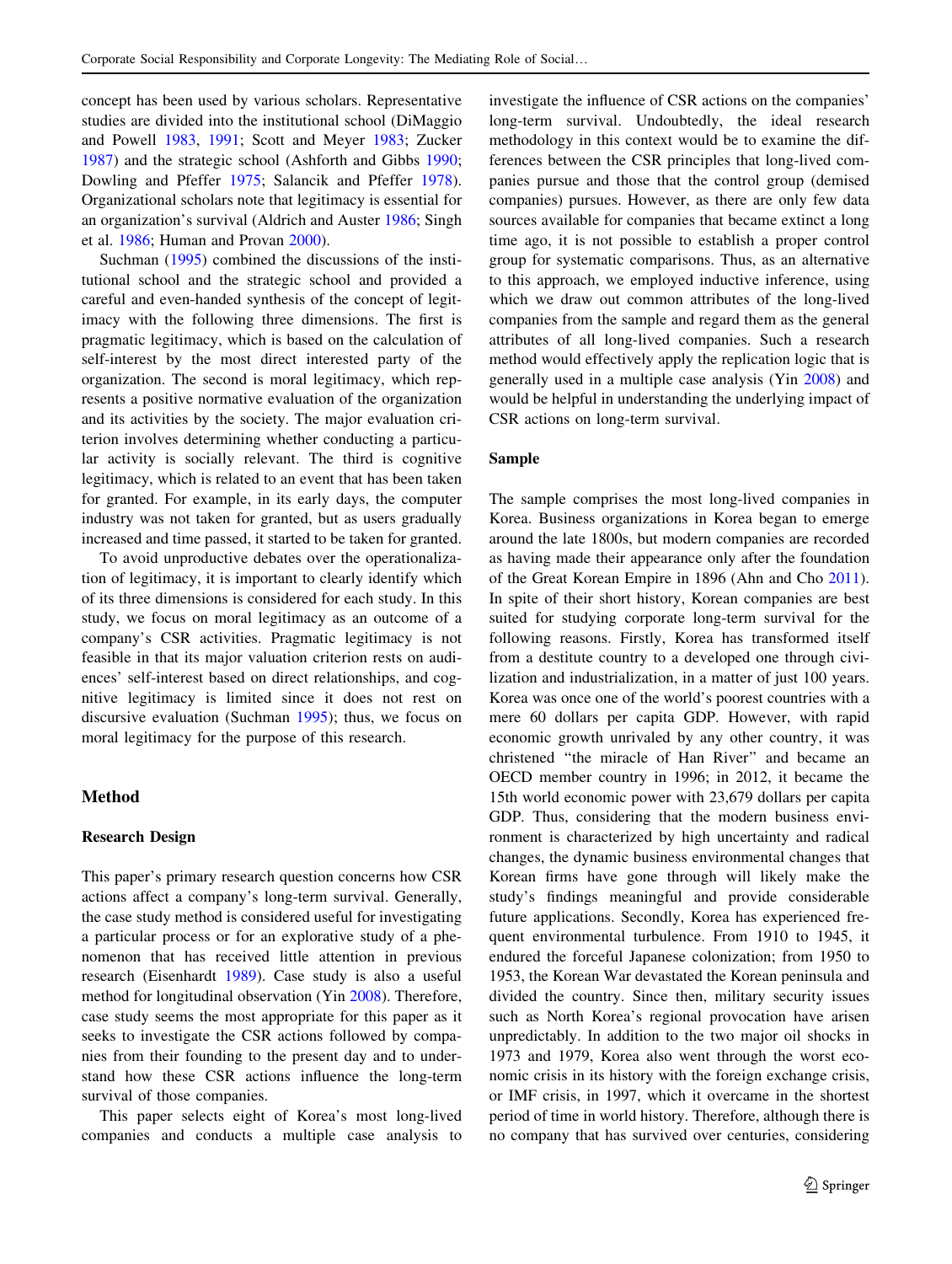

Fig. 1 Number of newly established companies listed annually on KSE

the various environmental crises they experienced over a short period, Korean companies seem appropriate subjects for this study. Although there may exist some small family firms that have been around for a significant number of years, but not listed on the KSE, there is no official record for these firms, making them inappropriate for this study's research sample. Further, the shareholders' rights are of primary concern for listed companies so that there is pressure to dissolve the firm when financial losses occur, making such companies an appropriate sample, since this study focuses on factors other than economic performance in analyzing a company's long-term survival.

First, we have selected 20 of the most long-lived companies based on the founding year data provided by KIS-LINE, from among the KSE-listed companies in 2012 (Fig. 1). Among these 20 companies, those that are unsuitable for this study have been eliminated according to the two criteria below (Table [1\)](#page-6-0).

Primarily, large-scale business groups (Chaebols) and companies in the financial sector have been eliminated, as the founding and dissolution of these companies were controlled by the government in the past. Thus, their survival as individual companies may not be likely attributed to their economic or social performance. Chaebol refers to the Korean conglomerate defined as ''a business group consisting of large companies, which are owned and managed by family members or relatives in many diversified business areas'' (Lee and Yoo [1987](#page-17-0)). Chaebols are thought to play the leading role in Korea's economic growth (Cho [1990](#page-16-0); Lee and Yoo [1987](#page-17-0)), but have been criticized as being the main cause of the foreign exchange crisis through their collusion with government, as they flourished with the full support of the Korean government (Chang [2003\)](#page-16-0). Chaebols were formed through various support plans initiated by the government, and they have grown through differentiated and unlimited governmental support such as preferential allotment of foreign aid and grants, disposal of government-vested properties, and preference given with regard to taxation and finance (Lee and Yoo [1987](#page-17-0)). Some Chaebols' survival may have been artificially extended through the resources and financial backing given to particular companies belonging to Chaebol (Chang and Hong [2000\)](#page-16-0). Moreover, there were numerous cases where mergers and acquisitions took place regardless of an individual firm's competitiveness, in order to modify a Chaebol's portfolio (Cho [1990](#page-16-0)). So the reasons for a firm's survival may be distorted when the analysis is done by the business unit. The similar logic is applied for the financial companies which were mostly founded and tightly controlled by the government. Until the 1990s,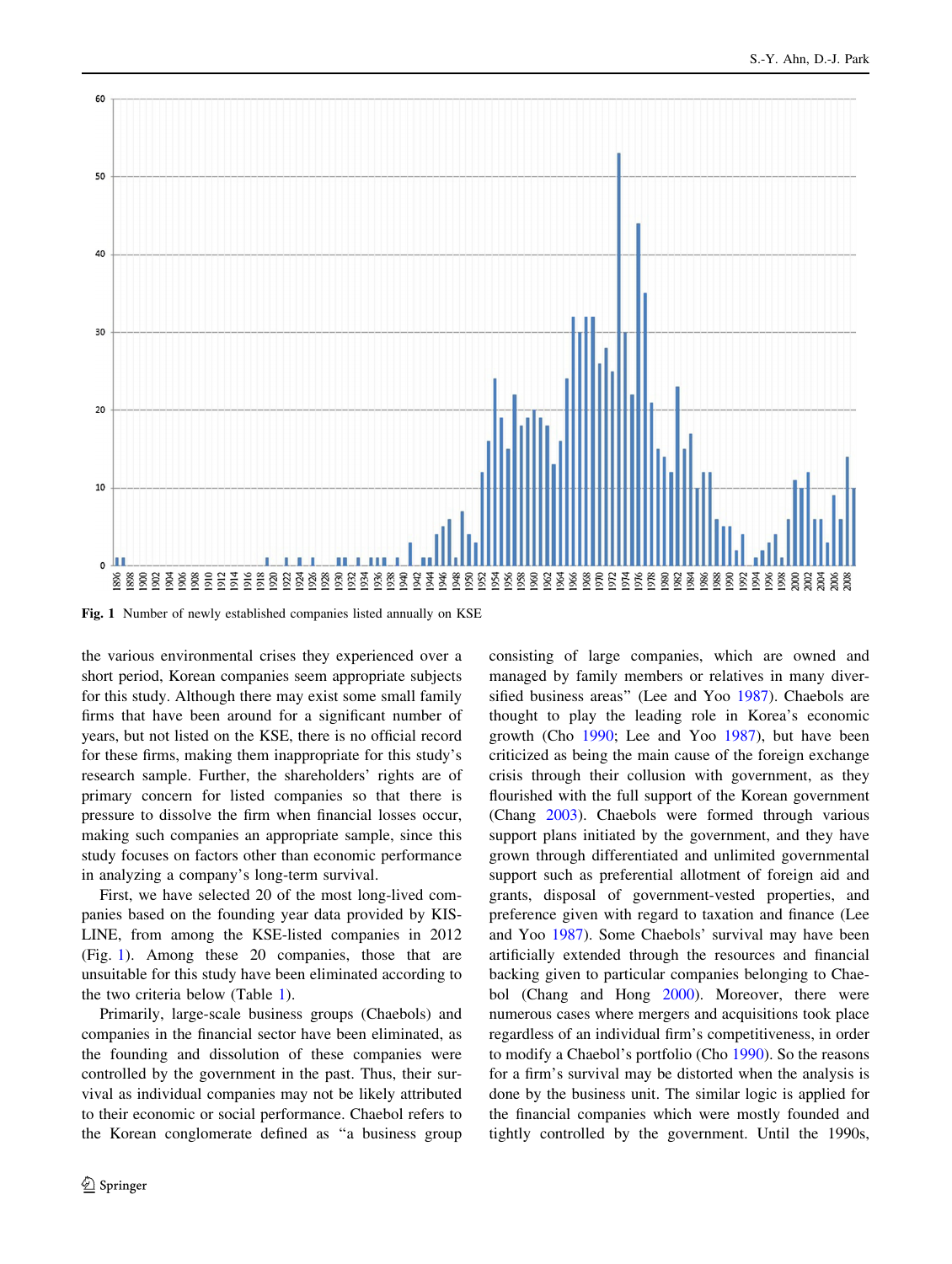| Rank | Company name                               | Founding | Criteria  | Rank | company name                                                | Founding | Criteria       |
|------|--------------------------------------------|----------|-----------|------|-------------------------------------------------------------|----------|----------------|
| 1    | DooSan Corp.                               | 18960801 | Chaebol   | 11   | HanJin Heavy Industries & Construction<br>Holdings Co. Ltd. | 19370710 | Chaebol        |
| 2    | DongWha Pharm Co. Ltd.                     | 18970925 |           | 12   | Daelim Industrial Co. Ltd.                                  | 19391010 | Chaebol        |
| 3    | KyungBang Co. Ltd.                         | 19191005 |           | 13   | Yuyu Pharma, Inc.                                           | 19410228 | Pharmaceutical |
| 4    | Meritz Fire & Marine<br>Insurance Co. Ltd. | 19221001 | Financial | 14   | IlDong Pharmaceutical Co. Ltd.                              | 19410314 | Pharmaceutical |
| 5    | SamYang Corp.                              | 19241001 |           | 15   | HanKook Tire Co. Ltd.                                       | 19410510 | Chaebol        |
| 6    | YuHan Corp.                                | 19260620 |           | 16   | Kia Mortors Corp.                                           | 19441221 | Chaebol        |
| 7    | CJ Korea Express Corp.                     | 19301115 | Chaebol   | 17   | ChoSun Refractories Co. Ltd.                                | 19450515 |                |
| 8    | <b>SungChang Corp.</b>                     | 19311207 |           | 18   | SamLip General Foods Co. Ltd.                               | 19450628 |                |
| 9    | Hite Holdings                              | 19330809 | Chaebol   | 19   | JW Pharma Corp.                                             | 19450808 | Pharmaceutical |
| 10   | KumHo Electric, Inc.                       | 19350525 | Chaebol   | 20   | <b>NoRoo Holdings</b>                                       | 19451101 |                |

<span id="page-6-0"></span>Table 1 20 most long-lived companies in Korea (KSE listed)

Companies in bold are the final eight sampled companies

|  |  |  |  |  |  | Table 2 Eight sampled companies and basic information |
|--|--|--|--|--|--|-------------------------------------------------------|
|--|--|--|--|--|--|-------------------------------------------------------|

| Firms        | Abbre.    | Founding | Industry sector <sup>a</sup> | Market cap <sup>b</sup> | Rank <sup>b</sup> | Sales <sup>c</sup> | Asset <sup>c</sup> | Debt <sup>c</sup> |
|--------------|-----------|----------|------------------------------|-------------------------|-------------------|--------------------|--------------------|-------------------|
| DongWha      | DH        | 1897     | Pharmaceutical               | 1731                    | 372               | 2346               | 3394               | 1098              |
| KyungBang    | KB        | 1919     | Textile, etc.                | 1986                    | 345               | 3481               | 13,523             | 7226              |
| SamYang      | <b>SY</b> | 1924     | Food                         | 5316                    | 198               | 11.808             | 18,845             | 5868              |
| YuHan        | YH        | 1926     | Pharmaceutical               | 20,966                  | 103               | 6792               | 13,141             | 1973              |
| SungChang    | SC        | 1931     | Paper and wood               | 1029                    | 473               | 577                | 522                | 197               |
| <b>NoRoo</b> | NR        | 1945     | Construction materials       | 1174                    | 450               | 5480               | 7871               | 4244              |
| ChoSun       | CS        | 1945     | Nonferrous metal             | 2448                    | 307               | 7704               | 11,537             | 5318              |
| SamLip       | <b>SL</b> | 1945     | Food                         | 2152                    | 325               | 6272               | 3606               | 2030              |

Unit: one hundred million won

<sup>a</sup> Industry sector is based on the WICS which is in alignment with GICS (Global Industry Classification Sector)

<sup>b</sup> Market cap and rank (as of Jan 2013)

<sup>c</sup> Sales, Asset, Debt (as of Dec 2011)

major banks in Korea were owned and controlled by the government and even today, the government plays an important role in managing these banks by staying involved in the appointment of CEOs, and so on. Thus, among the 20 companies, eight companies that belong to Chaebols and one financial company have been eliminated from the sample. Further, the number of firms has been adjusted where there is more than one company existing within the same industry, considering that the average age and survival rate differ by industry sector. Among the top 20 companies, five (25 %) belong to the pharmaceutical industry, creating the possibility that the nature of the sample may be distorted due to the influence of a particular industry; hence, we included the two most longest surviving companies in the pharmaceutical sector and removed the remaining three from the sample. The companies that

were finally selected for inclusion in the sample were DongWha Pharmaceutical (1897), KyungBang (1919), SamYang Company (1924), YuHan Company (1926), SungChang (1931), NoRoo Holdings (1945), SamLip General Foods Company (1945), and ChoSun Refractories Company (1945) (Table 2). The average firm age of these companies, as of 2012, was 84.5 years; they are mostly enterprises of middle standing, ranking from 100 to 400 in terms of market capitalization. Basic information for each company such as the founding year, industry sector, sales, and assets are presented below.

In addition, to highlight the economic challenges the companies faced over the periods, we have included the economic roadmap of the eight companies from 1972 to 2012 (Fig. [2](#page-7-0)). As shown in the Fig. [2](#page-7-0), not all companies showed performance stability and many of the sampled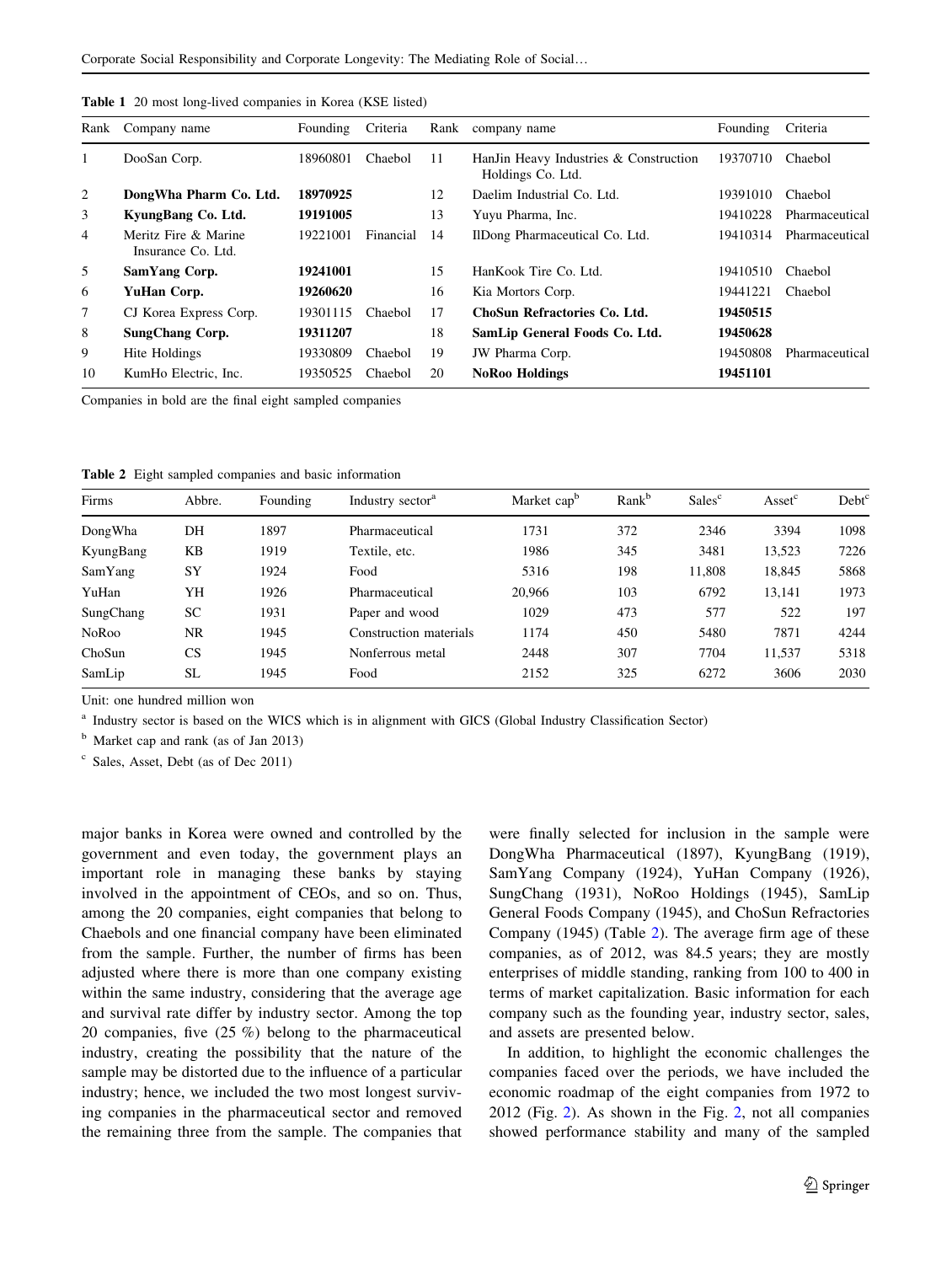<span id="page-7-0"></span>

Fig. 2 Economic roadmap of the eight sampled companies from 1972 to 2012. Net profit ratio (net income/total sales) data are used as a measure of economic performance. The data source is Annual

companies recorded several years of consecutive losses, some of them coincided with nationwide financial crises in 1979, 1997, and 2008. Although the data are limited, it may be the proof of the basic assumption our paper: there are factors other than economic performance that affect the long-term survival of a company.

#### Measures of CSR

The usual method used for measuring a firm's CSR in recent research is the use of index announced by various research institutions. However, as no index by research institutions existed when the sample companies were established—84.5 years ago on average—such an approach is not feasible for this study. Thus, we used content analysis of the companies' history books. Content analysis is a method at the intersection of the qualitative and quantitative traditions (Duriau et al. [2007](#page-16-0)) and appears highly promising for the rigorous exploration of many important but difficult-to-study issues of interest to management researchers (Carley [1993](#page-16-0); Morris [1994](#page-17-0); Woodrum [1984\)](#page-17-0). It is popularly used in analyzing information such as annual reports (D'Aveni and MacMillan [1990\)](#page-16-0); moreover, it has been used in CSR research before (Abbott and Monsen [1979;](#page-15-0) Bowman and Haire [1975;](#page-15-0) Ullmann [1985](#page-17-0)).

History books published by each company were used as the source of content analysis. All the companies in the sample have published history books on their 50th anniversary, by recording their 50-year history, and some have continued their publications with an inter-decadal schedule. The publication dates vary from 1997 to 2009, and we used the most recent history book of each company. To unearth the CSR activities in these history books, we followed the process described below.

Reports of KSE Listed Companies (1973, 1974, 1975, 1976, 1977, 1978, 1979, 1980, 1981, and 1982, each in hardcopy) and KISVALUE database (1981–2012)

First, we identified stakeholders-related events in each history book. For general history, the books generally record events in a chronological order, and each individual event was selected accordingly. We classified stakeholders into two groups: primary stakeholders and secondary stakeholders. Further, the primary stakeholders were categorized into employees (EMP), business partners (PAR), and customers (CUS). Secondary stakeholders, which include the local community, government, and media, are grouped together as one (SEC). Although these three disparate groups have different characteristics and expectations, as many of the CSR activities of companies are thought to have affected two or more secondary stakeholders at once. Thus, secondary stakeholders are not subcategorized in this study. As a result, 753 events related to stakeholders were extracted from eight history books. These events include routine transactions, anecdotes, and critical moments of the organizations during crises.

Second, we identified CSR activities among these events. To define CSR activities, we used the definition used by McWilliams and Siegel ([2001,](#page-17-0) p. 117): "Actions that appear to further some social good, beyond the interests of the firm and that which is required by law.'' According to this definition, we chose activities that achieved social good, while going beyond the interests of the firm, and that are required by law. To do this, three expert scholars who have undertaken CSR-related research for at least 5 years, including one of this paper's authors, participated in a panel discussion and analyses. These three scholars first discussed the definition of CSR activities, and then each took charge of 1–300, 201–500, 401–753 activities for classifying CSR activities from non-CSR activities. In order to secure the reliability of the data, two experts did the analysis for the same 200 activities, and the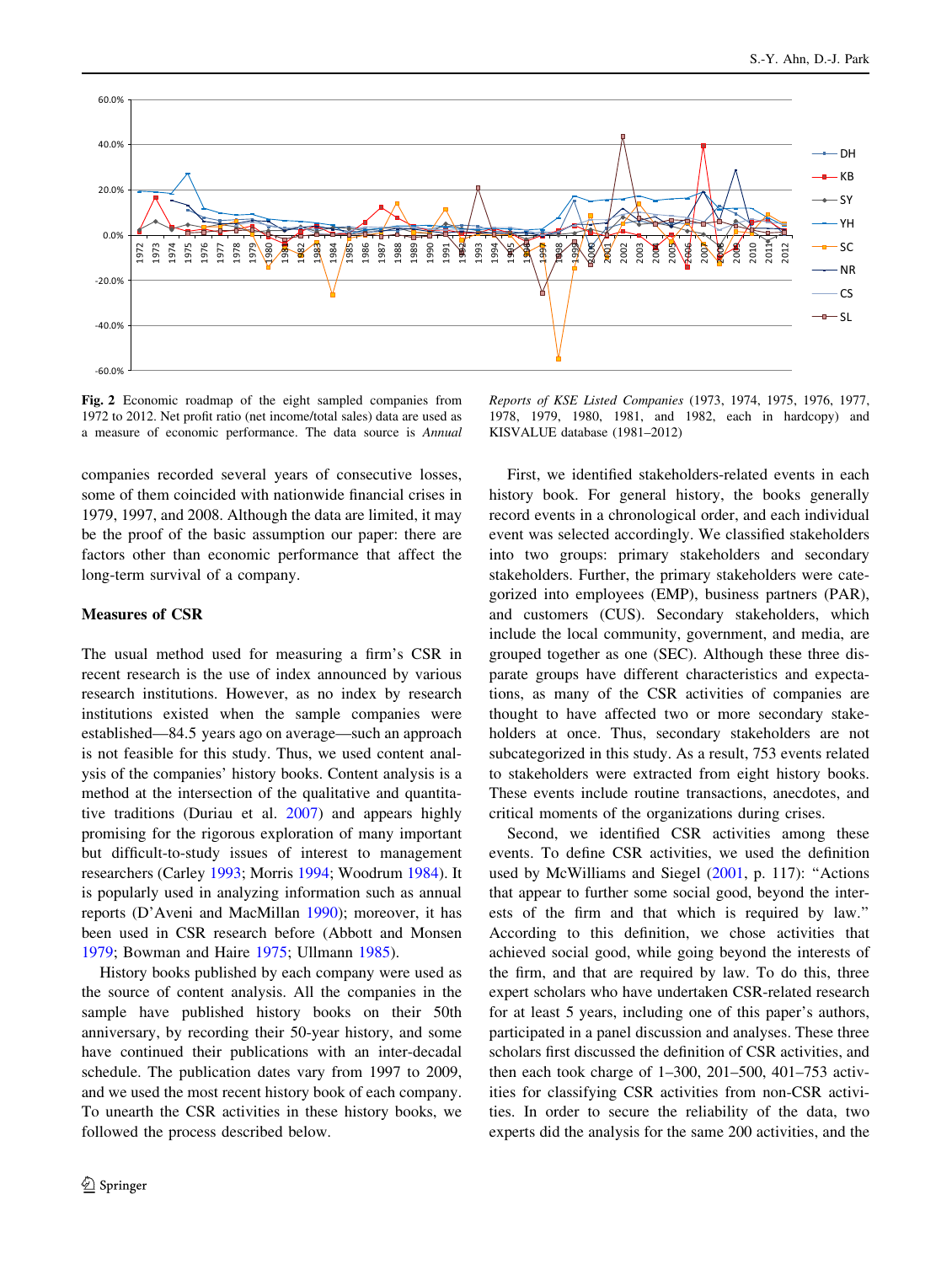| CSR principles analyzed<br>$\overline{2}$<br>2<br>2<br>2<br>2<br>Promise fulfillment<br>2<br>$\overline{4}$<br>$\overline{4}$<br>20<br><b>CUS</b><br>$\Omega$<br>3<br>3<br>2<br>$\theta$<br>3<br>2<br>$\mathbf{1}$<br><b>CUS</b><br>Self-sacrifice<br>14<br>5<br>2<br>3<br>2<br>28<br><b>EMP</b><br>Humanitarianism<br>$\overline{4}$<br>4<br>$\overline{4}$<br>4<br>$\overline{2}$<br>$\overline{c}$<br>$\overline{c}$<br>5<br>2<br>3<br>$\overline{4}$<br>$\overline{4}$<br>24<br><b>EMP</b><br>Promise fulfillment<br>3<br>5<br>$\overline{4}$<br>3<br>3<br>6<br>$\overline{4}$<br>32<br><b>EMP</b><br>4<br><b>Openness</b><br>$\overline{2}$<br>$\overline{c}$<br>3<br>2<br><b>EMP</b><br>Self-sacrifice<br>2<br>1<br>$\mathbf{1}$<br>17<br>4<br>3<br>3<br>5<br>3<br>4<br>3<br>3<br>28<br><b>EMP</b><br>4<br>Long-term employment<br>3<br>3<br>$\overline{c}$<br>3<br>$\overline{4}$<br>2<br>2<br><b>SEC</b><br>20<br>Pro-social goals<br>1<br>9<br>$\tau$<br>10<br>12<br>58<br><b>SEC</b><br>4<br>$\overline{4}$<br>6<br>6<br>Corporate giving |                |
|-----------------------------------------------------------------------------------------------------------------------------------------------------------------------------------------------------------------------------------------------------------------------------------------------------------------------------------------------------------------------------------------------------------------------------------------------------------------------------------------------------------------------------------------------------------------------------------------------------------------------------------------------------------------------------------------------------------------------------------------------------------------------------------------------------------------------------------------------------------------------------------------------------------------------------------------------------------------------------------------------------------------------------------------------------|----------------|
|                                                                                                                                                                                                                                                                                                                                                                                                                                                                                                                                                                                                                                                                                                                                                                                                                                                                                                                                                                                                                                                     |                |
|                                                                                                                                                                                                                                                                                                                                                                                                                                                                                                                                                                                                                                                                                                                                                                                                                                                                                                                                                                                                                                                     | 8              |
|                                                                                                                                                                                                                                                                                                                                                                                                                                                                                                                                                                                                                                                                                                                                                                                                                                                                                                                                                                                                                                                     | 7              |
|                                                                                                                                                                                                                                                                                                                                                                                                                                                                                                                                                                                                                                                                                                                                                                                                                                                                                                                                                                                                                                                     | 8              |
|                                                                                                                                                                                                                                                                                                                                                                                                                                                                                                                                                                                                                                                                                                                                                                                                                                                                                                                                                                                                                                                     | 8              |
|                                                                                                                                                                                                                                                                                                                                                                                                                                                                                                                                                                                                                                                                                                                                                                                                                                                                                                                                                                                                                                                     | 8              |
|                                                                                                                                                                                                                                                                                                                                                                                                                                                                                                                                                                                                                                                                                                                                                                                                                                                                                                                                                                                                                                                     | 8              |
|                                                                                                                                                                                                                                                                                                                                                                                                                                                                                                                                                                                                                                                                                                                                                                                                                                                                                                                                                                                                                                                     | 8              |
|                                                                                                                                                                                                                                                                                                                                                                                                                                                                                                                                                                                                                                                                                                                                                                                                                                                                                                                                                                                                                                                     | 8              |
|                                                                                                                                                                                                                                                                                                                                                                                                                                                                                                                                                                                                                                                                                                                                                                                                                                                                                                                                                                                                                                                     | 8              |
| CSR principles not analyzed                                                                                                                                                                                                                                                                                                                                                                                                                                                                                                                                                                                                                                                                                                                                                                                                                                                                                                                                                                                                                         |                |
| 8<br>3<br>2<br>PAR<br>$\Omega$<br>$\mathbf{0}$<br>$\mathbf{0}$<br>2<br>$\mathbf{0}$<br>1<br>Collaborative relationship                                                                                                                                                                                                                                                                                                                                                                                                                                                                                                                                                                                                                                                                                                                                                                                                                                                                                                                              | 4              |
| 3<br>2<br>$\mathbf{0}$<br>$\mathbf{0}$<br>$\mathbf{0}$<br>$\overline{c}$<br>$\theta$<br>7<br>$\mathbf{0}$<br>PAR<br>Fast supply                                                                                                                                                                                                                                                                                                                                                                                                                                                                                                                                                                                                                                                                                                                                                                                                                                                                                                                     | $\overline{4}$ |
| $\Omega$<br>$\mathbf{0}$<br>$\theta$<br>3<br><b>SEC</b><br>$\Omega$<br>$\Omega$<br>1<br><b>Openness</b>                                                                                                                                                                                                                                                                                                                                                                                                                                                                                                                                                                                                                                                                                                                                                                                                                                                                                                                                             | 3              |
| 33<br>35<br>30<br>37<br>36<br>30<br>24<br>34<br>259<br>Sum                                                                                                                                                                                                                                                                                                                                                                                                                                                                                                                                                                                                                                                                                                                                                                                                                                                                                                                                                                                          |                |

results were compared. According to the inter-rater reliability analysis, the value of Cohen's kappa was 0.85, showing that the classification was reasonable. Through these processes, 259 CSR-related activities were extracted (Table 3).

Third, each of these activities was categorized into interconnected CSR principles according to their similarities. To do this, the three experts deduced 13 CSR principles that appeared as a common denominator in the sampled long-lived companies. Then, to verify the classification, four M.S. candidates in Business Administration were hired as ad hoc research assistants and were asked to match the 259 activities to the 13 principles. The results of the four research assistants corresponded at an 80 % reliability level. After final discussions among the three experts, 259 CSR-related activities were categorized into 12 CSR principles.

Next, the research team matched 12 principles to eight companies. As a result of the company-to-company comparison, nine principles which were observed in most of long-lived companies were chosen as representing CSR principles. Then, from among the remaining nine principles, two principles that were related to the same activity, but for which the stakeholders differed, were merged into one, leaving seven CSR principles that were derived (Table 4). The seven main CSR principles that were finally deduced are promise fulfillment, self-sacrifice, humanitarianism, openness, long-term employment, pro-social goals, and corporate giving.

#### Additional Analysis

Although some scholars claim that history books are useful enough to be used as reliable sources of information for

Table 4 Common CSR principles and representative examples

| Stakeholder | CSR principles       | Representative examples                                                                |
|-------------|----------------------|----------------------------------------------------------------------------------------|
| CUS, EMP    | Promise fulfillment  | Fulfilling promises made to employees                                                  |
|             |                      | Fulfilling promises and completing projects even in risky situations                   |
| CUS, EMP    | Self-sacrifice       | Investing executives' private properties during a company crisis                       |
|             |                      | Enduring damages for clients and employees                                             |
| EMP         | Humanitarianism      | Voluntarily advising to establish a labor union                                        |
|             |                      | Providing education and transferring assets and profits to employees                   |
| <b>EMP</b>  | <b>Openness</b>      | Sharing information with employees                                                     |
|             |                      | Making employees participate in decision making                                        |
| <b>EMP</b>  | Long-term employment | Avoiding dismissal of employees even in a financial crisis                             |
| <b>SEC</b>  | Pro-social goals     | Proclaiming and complying with the ideology and value system of society                |
| <b>SEC</b>  | Corporate giving     | Establishing educational institutions and scholarship foundations in local communities |
|             |                      | Providing products to local communities                                                |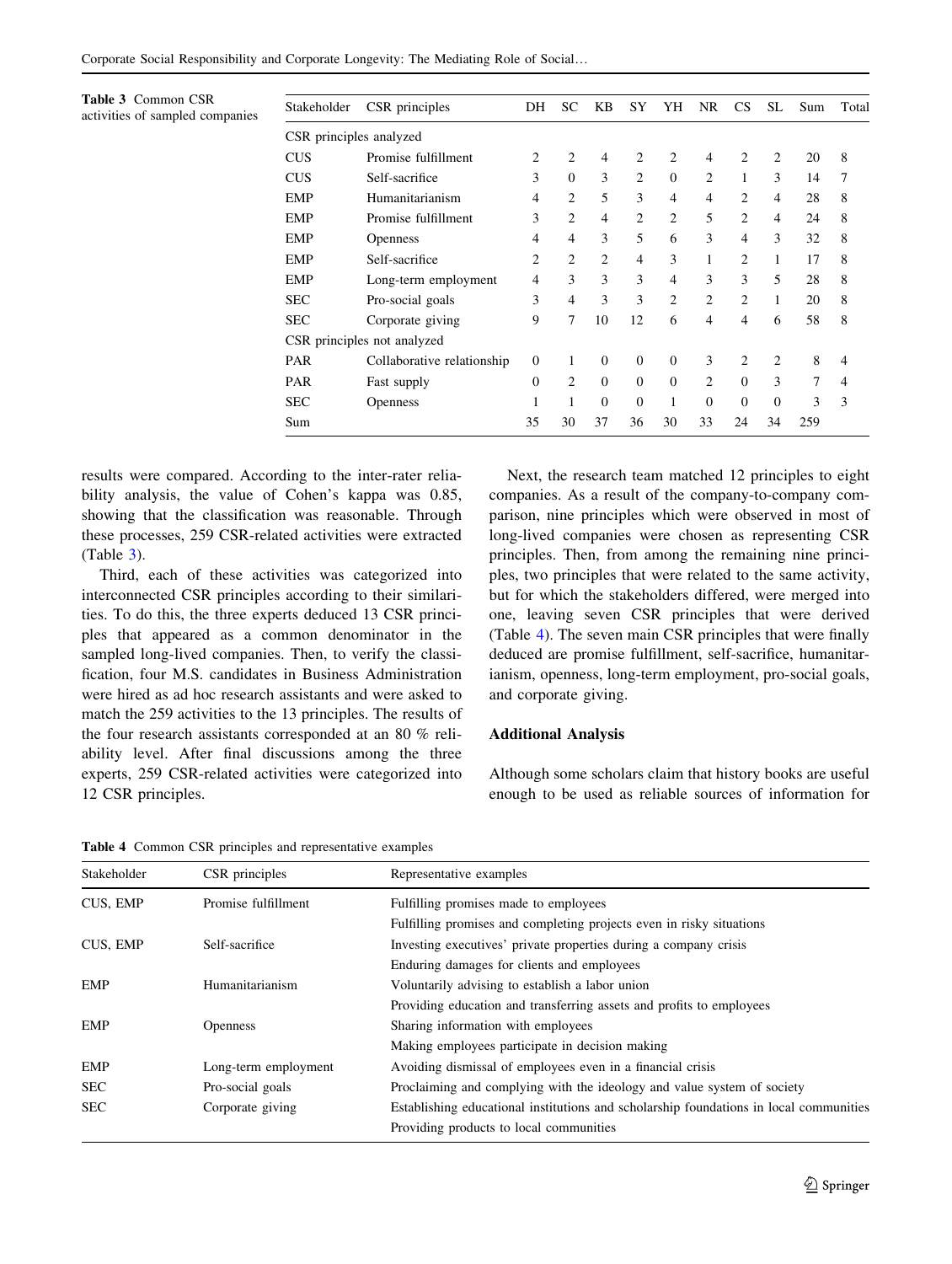<span id="page-9-0"></span>corporate research, history books have the drawback of data having been intentionally omitted or exaggerated. Therefore, for the CSR activities after 1973 when the news media library became available, we conducted an online search to do a comparison analysis with the records in the news media's database. Because not all the activities in the history books were reported in the media, we conducted a comparison analysis of a sample of 20 main events, that is, two or three events extracted from each firm. The sampled events include CSR activities related to the most reported events such as an owner's input of private property, employees' pay cut, and customers' voluntary purchases during the foreign exchange crisis from 1997 to 1998. A careful examination revealed that the history books were fine for use as a reference because there was no major discrepancy between the media reports and the history book contents about the main CSR activities.

In the next chapter, a model explaining how the CSR principles of a company affect the company's long-term survival by their acquiring social capital and legitimacy will be devised on the basis of previous research findings and the case analysis results.

# Dynamic Process Model: Linking CSR with Long-Term Survival

# Brief Overview of the Model

#### Four Main Variables

Details regarding the variables used in the model are as follows. CSR Principles, the independent variable, includes the seven previously deduced principles—promise fulfillment, self-sacrifice, humanitarianism, openness, long-term employment, pro-social goals, and corporate giving. Further, for Social Capital, the mediator variable, variables are drawn from Nahapiet and Ghoshal [\(1998\)](#page-17-0)'s research: Trust and Identification. For another mediator variable, Legitimacy, three Moral Legitimacy-related dimensions—consequential, procedural, and personal—used in Suchman's [\(1995](#page-17-0)) study are used. The pathway to a company's Longterm Survival, the dependent variable, is modeled in two ways: the enhancement of economic performance and lowering of the threshold of performance.

# Two Main Processes

The processes through which CSR principles positively influence long-term survival by securing social capital and legitimacy can be divided into two processes. The first is relational social capital process. Implementing CSR results in an accumulation of relational social capital, which helps

the company's survival by leading to cooperative behavior on the part of employees. The second is the moral legitimacy process. Implementing CSR results in an accumulation of moral legitimacy, through which survival is maintained through the acquisition of resources and social support. The following is detailed description of each process.

#### Process 1: Relational Social Capital Process

First is the relational social capital process. The accumulation of relational social capital due to CSR benefited survival. Specifically, this study utilizes trust and *identifi*cation as the main variables of relational social capital. Trust is the expectation by one person, group, or firm of ethically justifiable behavior—that is, morally correct decisions and actions based upon ethical principles of analysis—on the part of the other person, group, or firm in a joint endeavor or economic exchange (Hosmer [1995,](#page-16-0) p. 399). If a company demonstrates something more than just the mere pursuit of self-interest such as CSR activities, its stakeholders are more likely to judge that the company will not engage in opportunistic behaviors in the future, which in turn increases their level of trust. Likewise, identification can be promoted once the company makes positive contributions such as CSR to its stakeholders over a long period. Stakeholders recognize the company's good intentions and eventually identify with the company. The following is a list of influences of CSR on relational social capital. A detailed description of how such relational social capital leads to actual survival shall be provided later.

## CSR and Trust

#### Promise Fulfillment

Promise fulfillment has been suggested to be a condition of trust (Butler [1991;](#page-16-0) Dasgupta [1988\)](#page-16-0). The researched companies were confirmed to have accumulated trust by performing CSR with a method of promise fulfillment.

During its restructuring in the financial crisis of 1997, NR promised a return to human resources; the company actually kept the promise and after 3 years called 300 employees to come back to work. KB was famous for searching for every employee during the Korean War to pay their salary. DH never had a single postponement of salary and even paid salaries to employees during the 3 years of temporary closing after liberation from Japanese Rule.

## Self-sacrifice

Self-sacrifice is related to integrity, which is another condition of trust that has received attention (Butler [1991](#page-16-0); Lieberman [1981](#page-17-0); Ring and Van de Ven [1992\)](#page-17-0). When the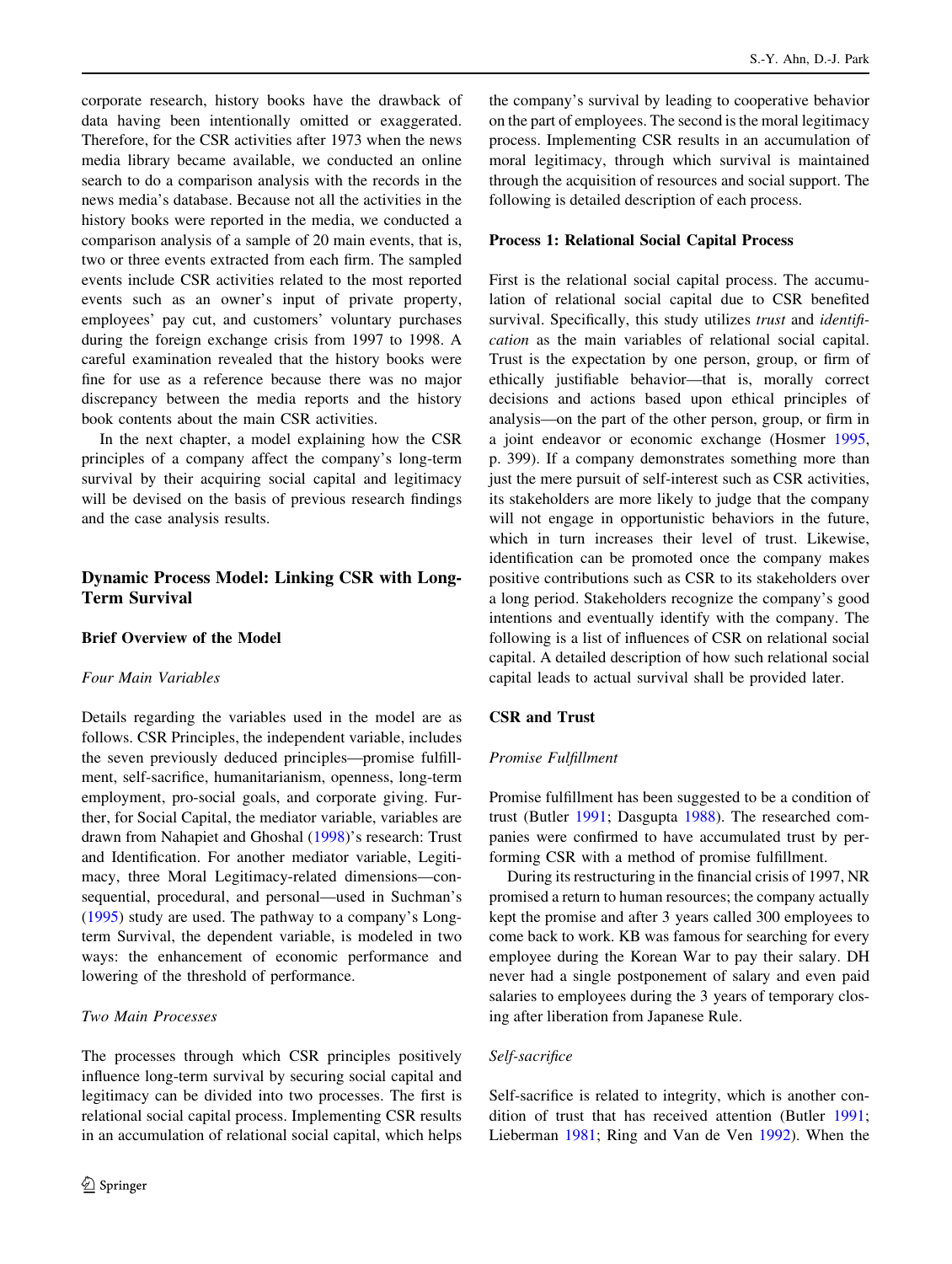executives of a company fully address the company's responsibility through self-sacrificial behaviors, the employees trust in them increases. CS executives devoted their private property during the 1982 crisis to contribute to the company's normalization. SY executives, during the forfeit of farmland because of the financial crisis in 1997, put in almost all of their private property and gained strong faith and trust from employees.

#### Openness

Openness has been suggested to be an important precedence factor of trust (Butler [1991;](#page-16-0) Farris et al. [1973](#page-16-0); Gabarro [1978;](#page-16-0) Hart et al. [1986](#page-16-0)). It was found that companies that address their responsibility through openness of information build trust with employees. CS held ''onemind meetings'' every year in which members of the organization could share opinions on common issues from a position of equal standing without formality or status. SL would honestly reveal certain issues occurring in the company to all employees rather than hiding them.

As such, CSR practices by long-lived companies, such as promise fulfillment, self-sacrifice and openness, contributed to the enhancement of the relational social capital of trust.

# CSR and Identification

#### Openness

Communication is a prerequisite for employees to form a sense of identification with the company. In particular, vertical communication among coworkers appears to be more related to forming an organizational identity than horizontal communication (Bartels et al. [2010](#page-15-0)). The companies studied formed a corporate identity while addressing their responsibility through open communication. SL, with the motto of sharing with all employees the information previously available only to executives, promoted direct communication between executives and employees. YH allowed labor representatives to participate in all major meetings, accurately sharing the company's situation and enabling them to freely state their views, activating a vertical communication channel.

## Humanitarianism

Employees' perceived organizational support (POS), which is formed by giving them support and respect, is known to be a prerequisite for forming an identity (Edwards and Peccei [2010\)](#page-16-0). The companies selected as subjects for our case study formed a sense of identity while carrying out their responsibilities through humanitarianism. YH and

KB, unlike other companies in general, encouraged employees to form a labor union and worked hard to invest in the education and benefits of employees. YH was the first company in Korea to carry out a shareholding plan with employees, in which 52 % of shares were transferred to employees in 1939, leading the employees to perceive the company as one group sharing a common destiny. KB was the first company in Korea to build a company school for employees. The company reduced working hours from 12 to 10 h, encouraging employees to invest the remaining two hours in education. At a time when unethical labor standards were rampant in Korea, this was an innovative attempt.

As such, CSR practices such as openness and humanitarianism that are implemented by long-lived companies contribute to the enhancement of identification which is also a factor that forms relational social capital. Therefore, the following relationship can be expected.

Proposition 1 A company's CSR actions will enhance relational social capital by improving trust and identification with primary stakeholders.

## Relational Social Capital and Survival

The following explains how relational social capital influences a company in overcoming performance crises and is beneficial to its long-term survival.

#### Overcoming Crises

According to De Cremer and van Dijk ([2002\)](#page-16-0), groups with strong group identification tend to show increased commitment by members when the group fails. Moreover, if they have strong group identification, group cohesiveness increases in times of failure (Turner et al. [1984](#page-17-0)), which has a considerable influence on performance improvement (Mullen and Copper [1994\)](#page-17-0). Moreover, trust creates benefits in crisis situations by enhancing such identification (De Cremer and van Dijk [2002](#page-16-0); Mullen and Copper [1994](#page-17-0); Turner et al. [1984\)](#page-17-0). The trust and identification accumulated through the ethical behavior of KB executives survived a crisis. The Yeongdeungpo, Siheung, Ssangnimdong, and Uijeongbu plants were completely destroyed by fire during the Korean War. At the time, employees voluntarily participated in the restoration project, and the plants were quickly reconstructed and could avoid shutting down. The enthusiasm of employees at the restoration site was so intense that the international press published the news with bold headlines.

The trust and identification accumulated by YH executives helped with crisis management during the 1997 financial crisis. YH employees voluntarily worked 30 min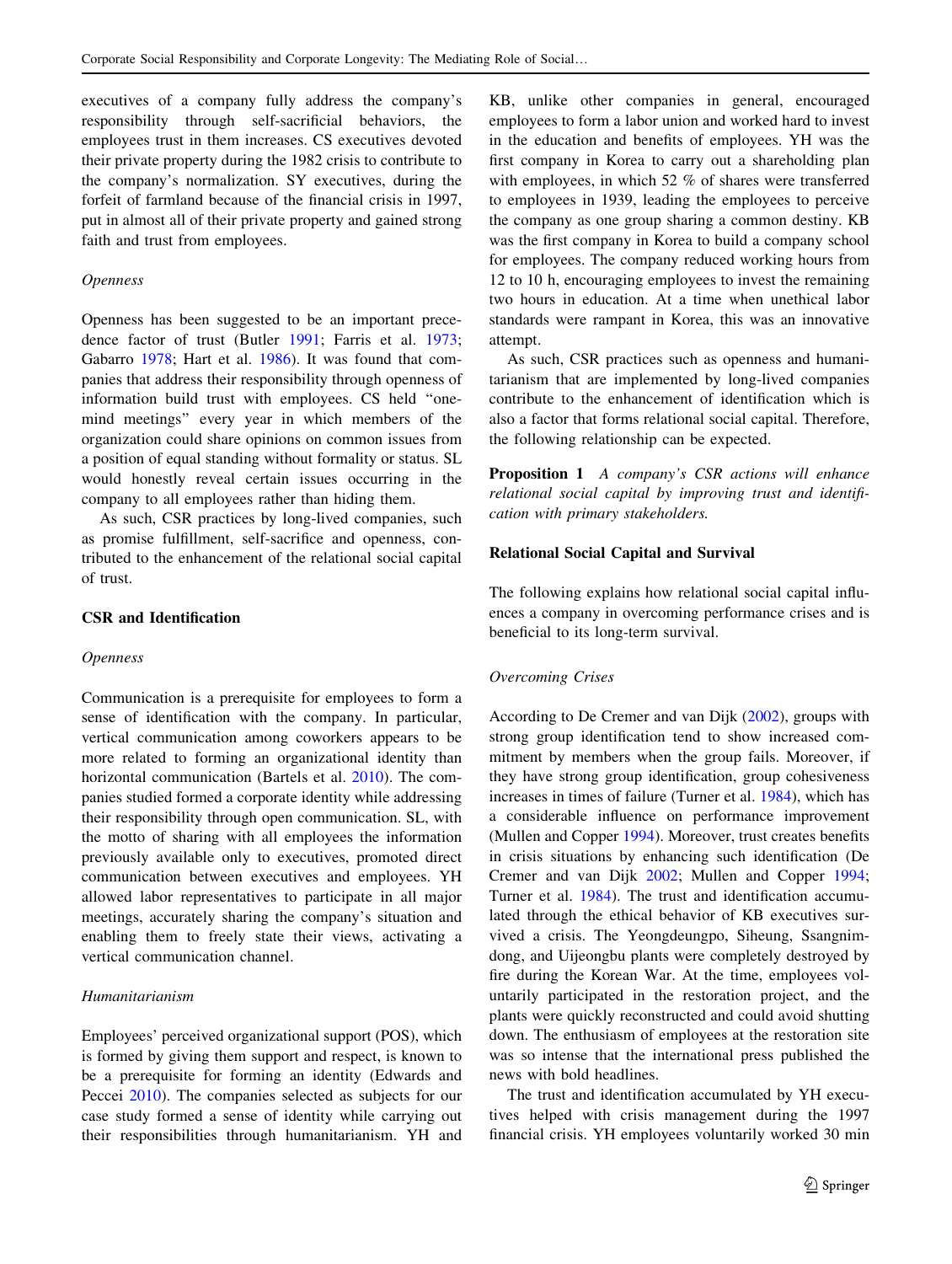of overtime and returned their bonus of 600 %. They also held a campaign to reduce expendable costs by 10 %. With their efforts, total costs including wages were reduced by 18 %. The company recorded a gain even during the IMF period thanks to the financial stabilization achieved through cost reduction. Such behaviors on the part of employees could not have occurred without trust in the executives and identification with the company. Later, YH rewarded the employees for their hard work by giving a bonus of 800 %, which further reinforced trust.

There has not been a single labor dispute at DH since the formation of the labor union in 1975. There was no single labor dispute at YH since it was founded in 1926. Except for one case after liberation, KB also has never had any labor issues. SL has also never experienced a labor dispute. This stands in stark contrast to other companies, which have faced crises due to strikes and slowdowns. As such, the relational social capital formed between executives and employees helps survive crises and benefits survival.

#### Improved Performance

According to previous research, trust enhances resource exchange, communication, and cooperation among members (Jones and George [1998;](#page-16-0) Kramer et al. [2001](#page-17-0); Misztal [1996;](#page-17-0) Tsai and Ghoshal [1998](#page-17-0)). Moreover, studies have shown that group identity has a positive relationship with communication, cooperation, group activities, and the level of concern about results (Champion et al. [1996](#page-16-0); Kramer et al. [1996;](#page-16-0) Kramer et al. [2001](#page-17-0); Wit and Wilke [1992\)](#page-17-0). Thus, identification also leads to positive cooperation. Characteristics such as communication, commitment, and cooperation form the foundation of performance improvement.

A representative case could be that of CS. In 1973, there was an accident in which operational teeming ladle bricks used in a smelting process melted down near completion at the steel convertor of POSCO, a Korean steel company. These bricks depended on imports, so POSCO reviewed the possibility of an emergency import from Japan, but the quickest route was scheduled to take 3 months, which would have led to a problem in meeting the deadline for completion. POSCO made inquiries with CS as to whether they could express 700 tons of fired bricks. All employees of CS worked day and night voluntarily, and as a result, they could succeed in delivering the entire quantity in 25 days. And as a result, POSCO's perception of CS changed greatly. POSCO, which had been importing all refractories from Japan, began to order all its products from CS, leading to great economic performance. Thus, relational social capital can help a company survive by leading to improvement of performance.

Therefore, the following relationship can be expected.

**Proposition 2** A company's relational social capital will benefit its long-term survival by helping the company to overcome performance crises or improve its performance.

#### The Mediating Role of Relational Social Capital

This study presumed that the relationship between CSR practice and long-term survival is indirect. For example, a company's openness principle may not guarantee its survival. That is, not all companies can sustain survival by opening information to employees or promoting communication; rather, they can be helped in long-term survival only when the result of the openness forms the relational social capital of trust and identification of employees. The role of mediation of relational social capital can be seen from Proposition 1 and 2. That is, the following relationship will be established.

Proposition 3 A company's relational social capital will mediate the influence of CSR actions on long-term survival.

#### Process 2: Moral Legitimacy Process

Second is the moral legitimacy process. CSR leads to an acquisition of moral legitimacy which is also a source of survival. Suchman [\(1995](#page-17-0)) identified consequential legitimacy, procedural legitimacy, structural legitimacy, and personal legitimacy as the factors determining moral legitimacy. Consequential legitimacy is formed by achieving a goal that enhances public interest. Procedural legitimacy is achieved by performing procedures and measures that are recognized as being socially right. Structural legitimacy is accomplished by forming systems or structures that make one conform to a code of ethics in society. Personal legitimacy is achieved when the leader of an organization conducts an act that demonstrates noble character and trust. According to Suchman ([1995,](#page-17-0) p. 581), structural legitimacy overlaps with procedural legitimacy in that organizational structure largely consists of stably replicated procedures. Therefore, this study focuses on the formation and use of legitimacy by long-lived companies via consequential, procedural, and personal legitimacy, which build moral legitimacy. We expect a firm's CSR actions to lead to the acquisition of moral legitimacy for its external stakeholders and eventually help firms survive in the long term.

#### CSR and Consequential Legitimacy

#### Corporate Giving

By performing corporate giving activities, long-lived companies were able to acquire public recognition that they are realizing the public interest of society. SC has been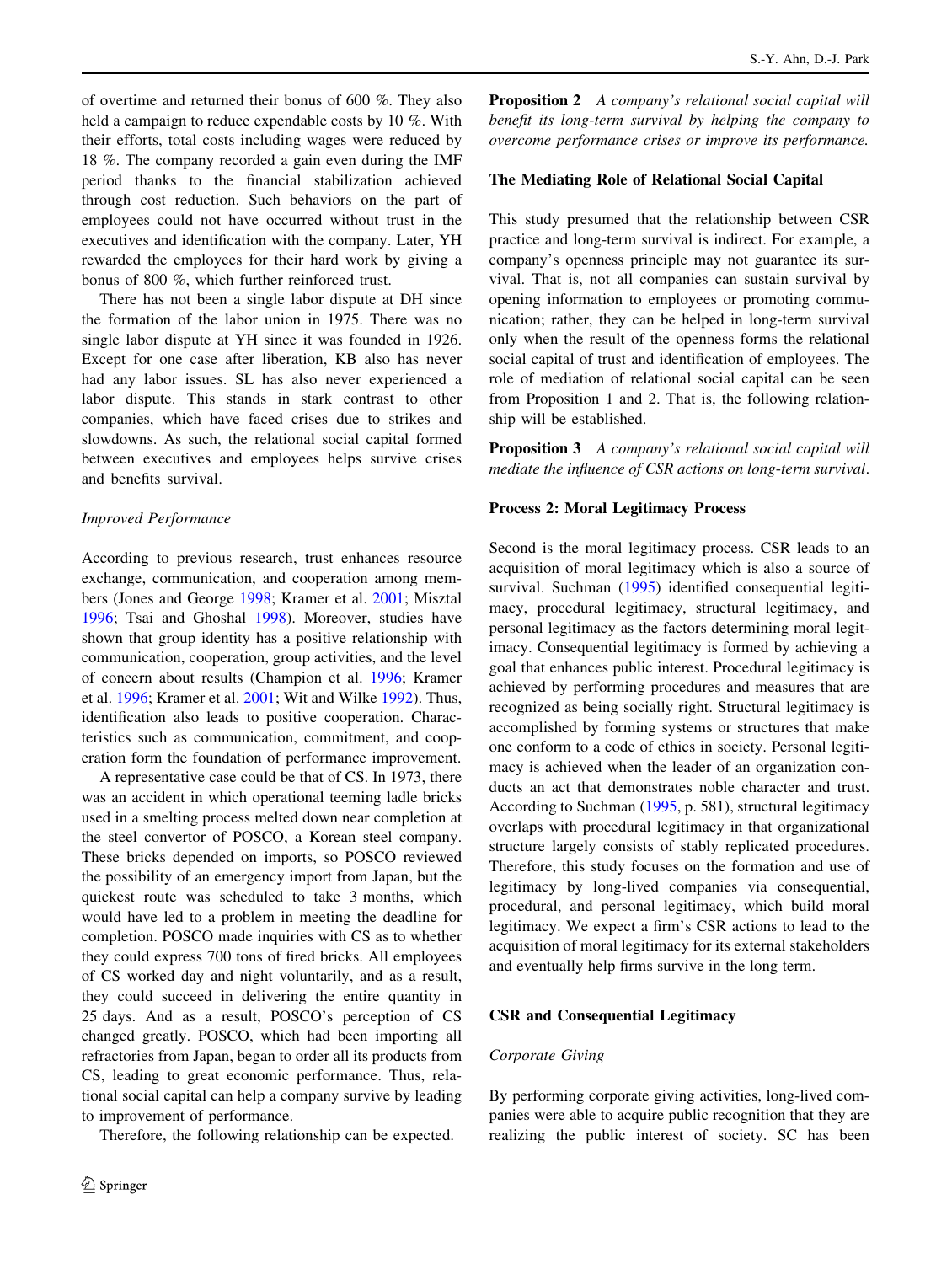implementing silviculture afforestation projects every year since the 1960s and manages 81 million square meters of forest lands nationwide. Moreover, they formed a 41,223 pyeong botanical garden in Busan in 1969, providing a place for relaxation for community residents. SC also founded Sung-ji High School for Technical Training, Seongji Middle School, and Pusan University of Foreign Studies through the educational foundation of Sung-ji. SY began educational activities with the Yangyoung Association in 1939, established the Soodang Scholarship Association in 1968, and enacted the Soodang Science Award in 1973 to contribute to national education. Moreover, they run various corporate giving programs such as the 1-Company 1-Village Partnership, the Habitat Campaign, Beautiful Store, and Beautiful Sharing. KB has concentrated on the promotion of learning by establishing middle- and high-school facilities as well as universities, founding a high school in 1975, girls' middle schools in 1977 and 1980, girls' vocational high schools in 1982 and 1983, and Jangan University in 1995. They also manage a foundation that focuses on scholarship aid. YH operates the YH Foundation, performing social public interest activities and offering scholarship aid. It could be said that companies acquire consequential legitimacy through corporate giving activities.

## CSR and Procedural Legitimacy

## Long-Term Employment

Long-lived companies employ all employee management policies that are considered desirable by the national ethos. The Korean labor market used to be highly rigid, making it difficult for dismissed employees to get a job with other companies. There are frequent cases of laid-off workers committing suicide. Therefore, even if it is required for a company to downsize the workforce for efficiency, it is perceived as a desirable procedure by the national ethos to maintain employment. The companies examined in this research tended to maintain long-term employment rather than reducing their workforce for cost reduction. SL helped workers continue working even after their regular retirement. DH, though it was temporarily closed for 3 years after liberation, did not dismiss workers during that time. Instead, it paid them wages and maintained the employment contract. SY, in a situation in which they could have easily reduced the number of temporary workers instead made their positions permanent. DH does not dismiss female workers who go on maternity leave, whereas most Korean companies do so.

# Humanitarianism

Moreover, humanitarianism is recognized as desirable in the business environment. The companies studied show high level of respect to their employees. KB had a place of business in Manchuria in the 1950s. When the Korean War occurred, they were forced to give up the machines and human resources there. KB gave up on its production facilities but returned employees and their families safely back to the homeland. Considering the business culture that valued machine equipment more than human resources at the time, this policy led to public respect for KB.

# Openness

Traditionally in Korea, executives often monopolized information and lower-level employees did not know about the actual state of the company. There have even been unfortunate incidents such as those of Pan Ocean Shipping or Dongyang, in which employees found out that their own companies had shut down due to embezzlement and executive slush fund creation by reading it in the newspaper. Therefore, the policy of sharing information transparently with all employees is recognized as desirable by the national ethos. YH has shared company information with workers semiannually, and shares important data by always including the labor delegate in important decision making. SL also includes workers in important decision making and offers them space to state their views. As such, CSR actions such as long-term employment, humanitarianism, and openness have contributed to acquiring procedural legitimacy.

## CSR and Personal Legitimacy

# Pro-social Goals

Executives of long-lived companies have emphasized prosocial goals. In 1964, KB accomplished a loan contract worth \$1.2 million with Japan's Itochu Corporation without the guarantee of the government and bank. The KB executive requested the loan with only KB's own guarantee not to cause the country trouble if KB were to become weak and unable to pay back the loan. The noble attitude of this KB executive, showing patriotism rather than seeking short-term profit of an individual had been the talk of the business people.

# Self-sacrifice

Moreover, the executives of these companies have shown a spirit of self-sacrifice. NR presented its own product ''NOROOTON'' during a bid to work on the Army Headquarters. The bidding price for delivery even fell short of the production cost, thus NR would face a certain loss. However, the chairman of NR decided to put up with the loss to reward the military personnel for their work defending the country on the front line. Moreover, he dispatched technical employees to supervise the project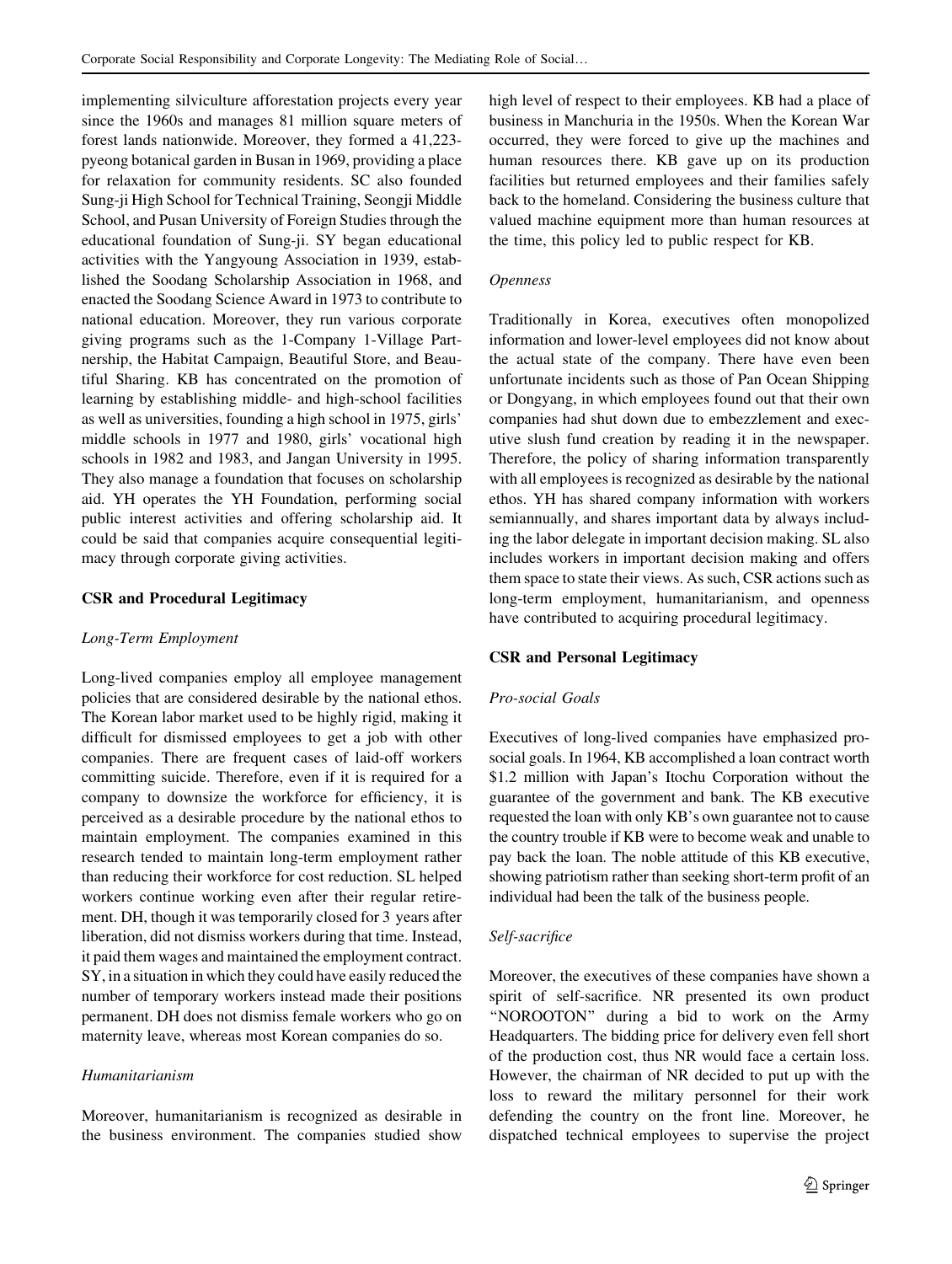until painting was completed. The noble attitude and trustworthiness of the executive led to personal legitimacy. As such, CSR actions such as emphasis of pro-social goals and self-sacrifice by executives help companies acquire personal legitimacy by showing the noble character and trustworthiness of top management.

The seven aforementioned CSR actions helped the companies studied acquire consequential, procedural, and personal moral legitimacy. Therefore, the following relationship can be expected.

**Proposition 4** CSR actions will help a company acquire moral legitimacy by securing consequential, procedural, and personal legitimacy from secondary stakeholders.

## Moral Legitimacy and Survival

The following explains how more legitimacy influences a company in overcoming performance crises and improving performance, which are beneficial to its long-term survival.

# Overcome Crises

Companies can prevent their destruction through moral legitimacy. The personal legitimacy of KB executives led to a purchase campaign during the crisis. Cotton cloth produced and sold by KB in the 1920s had lower quality and a relatively higher price compared to Japanese products with excellent technology, which put KB in danger of going bankrupt. However, Korean people respected the efforts done by KB executives to ease the sorrow of the Korean people, who has lost their country. At that time, KB registered ''Taegeuksung,'' a taegeuk trademark to be embroidered on cotton cloth, as the company's first original brand in 1927 to encourage the will for independence. Korean people voluntarily purchased KB products even though they lacked quality compared to the Japanese products. Moreover, the personal legitimacy of NR executives led to social support. The CEO of NR had supplied ink in Mullae-dong area since liberation. He was famous among merchants for keeping his promises such as thoroughly meeting deadlines and maintaining high quality. When he lost all assets due to a sudden fire, large clients that found out about the company's pitiable circumstance paid for the products in advance, as they believed in his credibility and responsibility, which enabled him to complete the company's restoration.

# Improved Performance

The accumulated moral legitimacy helped companies acquire financial and human resources as well as customers and thereby enhance their performance.

The consequential legitimacy accumulated by the public business of YH had a positive influence on obtaining capital. The socially responsible investment (SRI) Fund which inaugurated in 2005 may serve as good evidence. According to various media, most fund managers of SRI fund have one voice in that YH is the most exemplary company to include in their SRI funds in that it has been the top environmental and social contributor to Korean society. The activities of the YH Foundation were reported many times in the press and attracted investors, which led to the rise of stock price and increased sales. The personal legitimacy of KB executives helped the company obtain capital. As mentioned above, KB executives demanded to proceed without the guarantee of the government and bank when making a loan contract, creating history in Korean business. The probity and patriotism of the executives impressed Itochu Corporation, and allowed KB to secure the loan with the favorable condition of soft credit. This is a representative case in which personal legitimacy helped with financing.

The procedural legitimacy of YH had a positive influence on its ability to obtain human resources. YH, having acquired procedural legitimacy through various supports for workers, attracted job seekers by being selected as the company most people wanted to join. This is evident from surveys carried out by Incruit, a renowned online job search portal in Korea. Since 2004, YH has been ranked at the top in the pharmaceutical industry as a company university students preferred to work in. The reasons for choosing YH included the pride of being associated with YH, its fun corporate culture, and its positive corporate image as a valuable contributor to the local community. The procedural legitimacy of KB also helped the company obtain human resources. As mentioned above, KB saved workers and gave up on machine equipment in Manchuria during the war. Due to the aftermath of war in the 1950s, Korean society suffered a lack of available workers. However, KB was renowned for the aforementioned story spread to the public and could find workers relatively more easily than other companies.

The personal legitimacy of SC executives influenced the expansion of its customer base. The founder of SC was renowned for never missing the product delivery due. Having acquired personal legitimacy through the attitude and behavior of the founder, who kept his promises, SC continuously secured a new customer quite a distance away from the SC base. The personal legitimacy of NR also helped it to expand its customer base. As mentioned above, the story of the NR executive making sacrifices for the country even though the bid fell short of the prime cost of delivery led to expansion to another customer. Generals who had worked in the Office of the Chief of Engineers at Army Headquarters were assigned to major institutions such as the Korea National Housing Corporation (KNHC)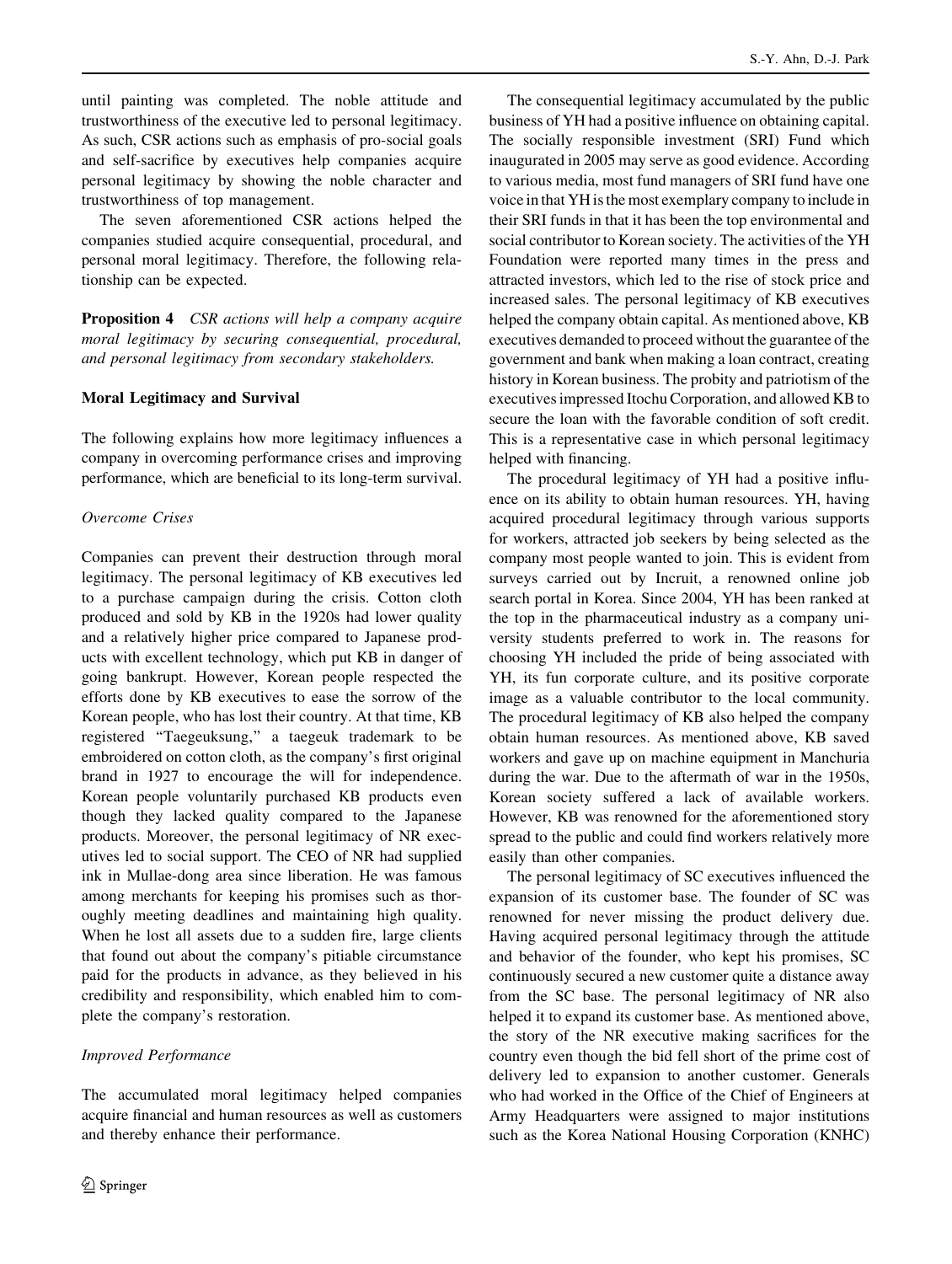<span id="page-14-0"></span>after being discharged. They recommended NR to various government construction projects, and as a result, NOR-OOTON was selected as the construction paint of the KNHC. This was a significant turning point for NR. NOROO products were used in all construction by the KNHC and thus, among consumers who intended to buy a new house, there was the natural perception that house painting must be done with NOROO paints.

As described above, moral legitimacies helped companies overcome performance crises and enhance performance, which enabled them to maintain their survival. According to previous research, accumulated social legitimacy has a positive influence on acquiring new resources (Zimmerman and Zeitz [2002](#page-17-0)). Moreover, acquiring legitimacy has an influence on a company's survival (Lu and Xu [2006\)](#page-17-0). Overall, the following result can be expected.

**Proposition 5** Moral legitimacy secured by a company will benefit its long-term survival by helping it overcome performance crises or enhance its performance.

# The Mediating Role of Moral Legitimacy

Process 2, as in the analysis of Process 1, assumes that the relationship between a company's CSR actions and its long-term survival is indirect. In fact, a company's corporate giving activities do not guarantee survival. For example, corporate giving activities such as donations and volunteer service followed by corruption of the heads of large conglomerates instead form a negative social perception. That is, the same CSR action can have a positive influence on forming legitimacy for a certain company, yet have a negative influence on another company. Therefore, the following mediation relationship can be expected through Proposition 4 and 5.

Proposition 6 Moral legitimacy secured by a company will mediate the influence of the company's CSR actions on its long-term survival.

The propositions studied above are synthesized and the process in which CSR actions lead to long-term survival is schematized as follows (Fig. [3](#page-15-0)).

# Conclusion and Discussion

This paper analyzed various CSR principles observed in long-lived Korean companies and modeled how a company's continual CSR principles contribute to its long-term survival. The model derived in this paper offers several implications about corporate long-term survival.

First, this study suggests that CSR principles play a critical role in maintaining the survival of companies by creating and leveraging relational social capital and moral legitimacy. Collins [\(2001](#page-16-0)), who studied long-lived companies, explained the maintenance of core values as the cause of corporate longevity. This study answers the question of how maintaining a single value can lead to better adaptation to changes. The research model in this paper suggests that CSR principles followed by the Korean long-lived companies enable the companies' long-term survival. Moral values, unlike utilitarian values, are unchanging regardless of the passing of years. Thus, we can conjecture that the CSR principles maintained by the Korean long-lived companies were safeguarded as the organizations' core values and ultimately contributed to the firms' longevity.

Second, the research model implies that CSR can be an institutionalism-based management style, and, at the same time, a strategic tool for achieving a sustainable competitive advantage. Institutionalism scholars (e.g., DiMaggio and Powell [1983\)](#page-16-0) assume that firm homogeneity occurs through the isomorphism of companies, which try to benefit by conforming to the institutions. On the one hand, practicing CSR may seem like institutionalism's firm homogeneity when various companies set up organizations to carry out CSR activities. On the other hand, the resource-based view (Barney [1991](#page-15-0)) asserts that in order to attain competitive advantage, firm heterogeneity should be achieved by possessing unique resources. Social capital and legitimacy due to CSR are invisible resources when viewed from outside the firm. The social capital and legitimacy obtained by individual companies are resources that are intrinsically valuable, and other companies cannot acquire them easily. Therefore, they can have positive effects on a firm's sustainable competitive advantage as well. In either case, CSR activities are expected to contribute toward achieving corporate long-term survival.

Third, the research model suggests that the effects of practicing CSR could be completely different due to related stakeholders, because the kinds of resources formed through CSR vary between primary stakeholders and secondary stakeholders. According to the study, long-lived Korean companies consider the treatment given to employees, as one of the stakeholders, to be the most important. This highlights the fact that despite many previous CSR studies emphasizing the actions related to secondary stakeholders such as society, CSR activities concerning primary stakeholders can bring better results.

Lastly, this study highlights the possibility that there may be common management principles adhered to by Korean long-lived companies. The seven CSR principles derived from the case analysis were management principles common to the Korean long-lived companies, and the firms that abided by these principles have been able to survive continually. A more rigorous and sophisticated analysis could reveal the management principles that are crucial to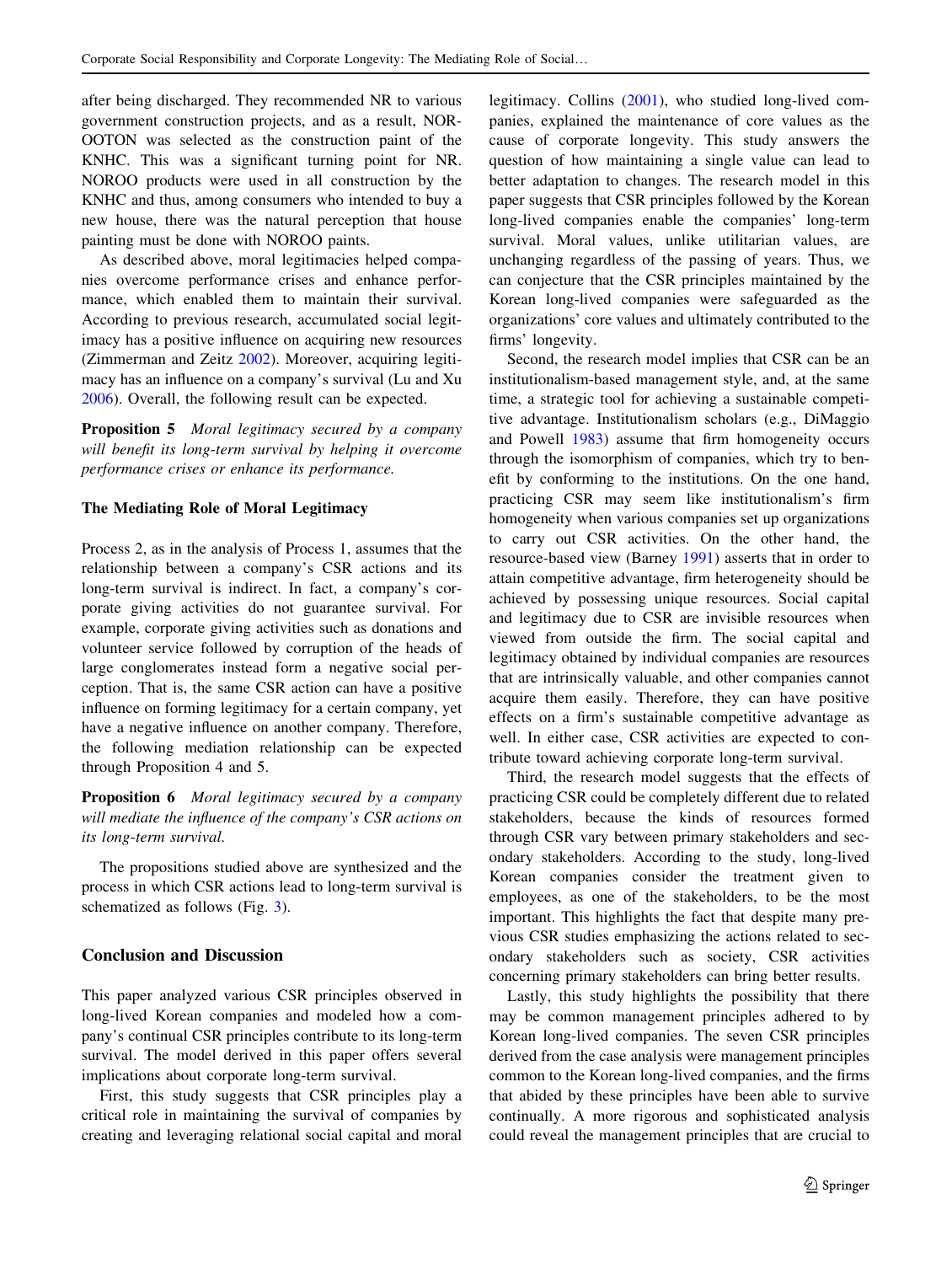<span id="page-15-0"></span>



the longevity of a company (i.e., common management mechanisms).

The limitations of this study could be the starting point for future studies. First, due to the nature of variables, such as firms' CSR activities over a long period of time, this study has relied on the qualitative data of history books. History books are characteristically self-reporting, and thus, the possibility of important information being omitted or exaggerated cannot be ruled out. Despite these obstacles, history books are still the most useful research material in investigating hundreds of years of CSR activities and have been used as a main source of data in the previous studies about long-lived companies (De Geus [1997](#page-16-0); O'Hara [2004](#page-17-0)). Collecting data that could quantify the CSR principles derived in this study will be an important task, henceforth, to test the propositions in this paper. Next, as this study included only Korean companies in the sample, the results may strongly reflect the characteristics of Korea's business environment. Therefore, a follow-up study with other countries' long-lived companies should be done to verify the model suggested in this study.

Despite these limitations, this study is significant as it deals with a phenomenon that has attracted little attention from scholars thus far. Moreover, it is important because it views the value of practicing CSR from a new perspective. Moreover, with shareholder capitalism facing opposition worldwide, recently, the social capital and legitimacy approach suggested in this study may help solve the various problems that previous studies with economic approach have not been able to resolve.

Acknowledgments This paper was supported by the National Research Foundation of Korea Grant funded by the Korean government (NRF-2013S1A3A2055114).

#### References

Abbott, W. F., & Monsen, R. J. (1979). On the measurement of corporate social responsibility: Self-reported disclosures as a method of measuring corporate social involvement. Academy of Management Journal, 22(3), 501–515.

- Adler, P. S., & Kwon, S. W. (2002). Social capital: Prospects for a new concept. Academy of Management Review, 27(1), 17–40.
- Aguinis, H., & Glavas, A. (2012). What we know and don't know about corporate social responsibility a review and research agenda. Journal of Management, 38(4), 932–968.
- Ahn, S. Y. (2015). A study on the common management practices of long-lived companies—Do they function as longevity routines that enhance long-term survivability? Korean Management Review, 43(3), 889–917.
- Ahn, S. Y., & Cho, D. S. (2011). The imprinting of founder's ideology and corporate long-term survival: An explorative study. Journal of Entrepreneurship and Venture Studies, 14(2), 19–47.
- Aldrich, H., & Auster, E. R. (1986). Even dwarfs started small: Liabilities of age and size and their strategic implications. Research in Organizational Behavior, 8, 165–186.
- Ashforth, B. E., & Gibbs, B. W. (1990). The double-edge of organizational legitimation. Organization Science, 1(2), 177–194.
- Aupperle, K. E., Carroll, A. B., & Hatfield, J. D. (1985). An empirical examination of the relationship between corporate social responsibility and profitability. Academy of Management Journal, 28(2), 446–463.
- Bansal, P., & Clelland, I. (2004). Talking trash: Legitimacy, impression management, and unsystematic risk in the context of the natural environment. Academy of Management Journal, 47(1), 93–103.
- Barnett, M. L., & Salomon, R. M. (2006). Beyond dichotomy: The curvilinear relationship between social responsibility and financial performance. Strategic Management Journal, 27(11), 1101–1122.
- Barney, J. (1991). Firm resources and sustained competitive advantage. Journal of Management, 17(1), 99–120.
- Bartels, J., Peters, O., de Jong, M., Pruyn, A., & van der Molen, M. (2010). Horizontal and vertical communication as determinants of professional and organisational identification. Personnel Review, 39(2), 210–226.
- Becker, G. S. (1962). Investment in human capital: A theoretical analysis. The Journal of Political Economy, 70(5), 9–49.
- Bolino, M. C., Turnley, W. H., & Bloodgood, J. M. (2002). Citizenship behavior and the creation of social capital in organizations. Academy of Management Review, 27(4), 505–522.
- Bourdieu, P. (1986). The forms of capital. In J. G. Richardson (Ed.), Handbook of theory and research of for the sociology of education. New York: Greenwood.
- Bowman, E. H., & Haire, M. (1975). A strategic posture toward corporate social responsibility. California Management Review, 18(2), 49–58.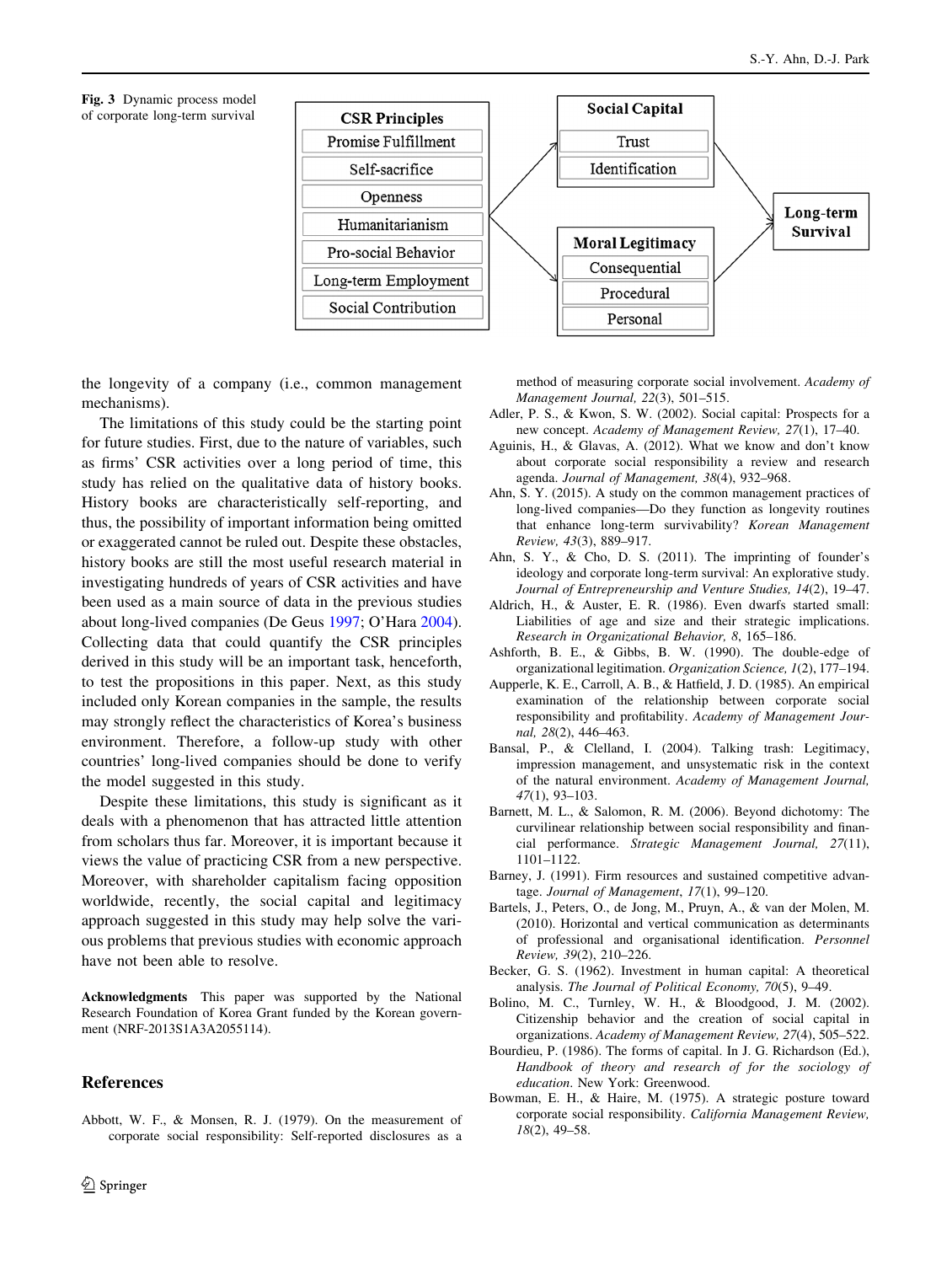- <span id="page-16-0"></span>Burgelman, R. A., & Grove, A. S. (2007). Let chaos reign, then rein in chaos—Repeatedly: Managing strategic dynamics for corporate longevity. Strategic Management Journal, 28(10), 965–979.
- Burt, R. S. (1997). The contingent value of social capital. Administrative Science Quarterly, 42, 339–365.
- Burt, R. S. (2000). The network structure of social capital. Research in Organizational Behavior, 22, 345–423.
- Butler, J. K., Jr. (1991). Toward understanding and measuring conditions of trust: Evolution of a conditions of trust inventory. Journal of Management, 17(3), 643–663.
- Carley, K. (1993). Coding choices for textual analysis: A Comparison of content analysis and map analysis. Sociological Methodology, 23, 75–126.
- Carroll, G. R. (1985). Concentration and specialization: Dynamics of niche width in populations of organizations. American Journal of Sociology, 90, 1262–1283.
- Carroll, A. B. (1999). Corporate social responsibility evolution of a definitional construct. Business & Society, 38(3), 268–295.
- Carroll, G. R., & Huo, Y. P. (1986). Organizational task and institutional environments in ecological perspective: Findings from the local newspaper industry. American Journal of Sociology, 91(4), 838–873.
- Champion, M., Papper, E., & Medsher, G. (1996). Relations between work-team characteristics and effectiveness: A replication and extension. Personnel Psychology, 49(2), 429–453.
- Chang, S. J. (2003). Financial crisis and transformation of Korean business groups: The Rise and fall of chaebols. Cambridge: Cambridge University Press.
- Chang, S. J., & Hong, J. (2000). Economic performance of groupaffiliated companies in Korea: Intragroup resource sharing and internal business transactions. The Academy of Management Journal, 43(3), 429–448.
- Cho, D. (1990). A study of chaebols. Seoul: Korean Economic Daily.
- Clarkson, M. E. (1995). A stakeholder framework for analyzing and evaluating corporate social performance. Academy of Management Review, 20(1), 92–117.
- Cochran, P. L., & Wood, R. A. (1984). Corporate social responsibility and financial performance. Academy of Management Journal, 27(1), 42–56.
- Coleman, J. S. (1988). Social capital in the creation of human capital. American Journal of Sociology, 94, 95–120.
- Collins, J. C. (2001). Good to great: Why some companies make the leap... and others don't. New York: Harper Collins.
- Dasgupta, P. (1988). Trust as a commodity. In D. Gambetta (Ed.), Trust: Making and breaking cooperative relations (pp. 49–72). Oxford: Basil Blackwell.
- D'Aveni, R. A., & MacMillan, I. C. (1990). Crisis and the content of managerial communications: A study of the focus of attention of top managers in surviving and failing firms. Administrative Science Quarterly, 35(4), 634–657.
- Davis, K. (1960). Can business afford to ignore social responsibilities? California Management Review, 2(3), 70–76.
- De Cremer, D., & van Dijk, E. (2002). Reactions to group success and failure as a function of identification level: A test of the goaltransformation hypothesis in social dilemmas. Journal of Experimental Social Psychology, 38(5), 435–442.
- De Geus, A. (1997). The living company. Harvard Business Review, 33, 114–135.
- Deephouse, D. L. (1996). Does isomorphism legitimate? Academy of Management Journal, 39(4), 1024–1039.
- DiMaggio, P. J., & Powell, W. W. (1983). The iron cage revisited: Institutional isomorphism and collective rationality in organizational fields. American Sociological Review, 48(2), 147–160.
- DiMaggio, P. J., & Powell, W. W. (1991). The new institutionalism in organizational analysis. Chicago: University of Chicago Press.
- Dowling, J., & Pfeffer, J. (1975). Organizational legitimacy: Social values and organizational behavior. Pacific Sociological Review, 18(1), 122–136.
- Duriau, V. J., Reger, R. K., & Pfarrer, M. D. (2007). A content analysis of the content analysis literature in organization studies: Research themes, data sources, and methodological refinements. Organizational Research Methods, 10(1), 5–34.
- Edwards, M. R., & Peccei, R. (2010). Perceived organizational support, organizational identification, and employee outcomes: Testing a simultaneous multifoci model. Journal of Personnel Psychology, 9(1), 17.
- Eesley,C., & Lenox,M. J. (2006). Firm responsesto secondary stakeholder action. Strategic Management Journal, 27(8), 765–781.
- Eilbirt, H., & Parket, I. R. (1973). The practice of business: The current status of corporate social responsibility. Business Horizons, 16(4), 5-14.
- Eisenhardt, K. M. (1989). Building theories from case study research. Academy of Management Review, 14(4), 532–550.
- Farris, G. F., Senner, E. E., & Butterfield, D. A. (1973). Trust, culture, and organizational behavior. Industrial Relations: A Journal of Economy and Society, 12(2), 144–157.
- Freeman, R. E. (1984). Strategic management: A stakeholder approach. Boston: Pitman.
- Friedman, M. (1970, September 13). The social responsibility of business is to increase its profits. The New York Times Magazine.
- Gabarro, J. J. (1978). The development of trust, influence, and expectations. In A. G. Athos & J. J. Gabarro (Eds.), Interpersonal behavior: Communication and understanding in relationships (pp. 290–303). Englewood Cliffs, NJ: Prentice Hall.
- Gimeno, J., Folta, T. B., Cooper, A. C., & Woo, C. Y. (1997). Survival of the fittest? Entrepreneurial human capital and the persistence of underperforming firms. Administrative Science Quarterly, 42(4), 750–783.
- Godfrey, P. C., Merrill, C. B., & Hansen, J. M. (2009). The Relationship between corporate social responsibility and shareholder value: An empirical test of the risk management hypothesis. Strategic Management Journal, 30(4), 425–445.
- Hart, K. M., Capps, H. R., Cangemi, J. P., & Caillouet, L. M. (1986). Exploring organizational trust and its multiple dimensions: A case study of general motors. Organization Development Journal, 4(2), 31–39.
- Hosmer, L. T. (1995). Trust: The connecting link between organizational theory and philosophical ethics. Academy of Management Review, 20(2), 379–403.
- Human, S. E., & Provan, K. G. (2000). Legitimacy building in the evolution of small-firm multilateral networks: A comparative study of success and demise. Administrative Science Quarterly, 45(2), 327–365.
- Inkpen, A. C., & Tsang, E. W. (2005). Social capital, networks, and knowledge transfer. Academy of Management Review, 30(1), 146–165.
- Johnson, H. G. (1960). The political economy of opulence. The Canadian Journal of Economics and Political Science/Revue Canadienne d'Economique et de Science Politique, 26(4), 552–564.
- Jones, G. R., & George, J. M. (1998). The experience and evolution of trust: Implications for cooperation and teamwork. The Academy of Management Review, 23(3), 531–546.
- Kalleberg, A. L., & Leicht, K. T. (1991). Gender and organizational performance: Determinants of small business survival and success. The Academy of Management Journal, 34(1), 136–161.
- Kramer, R. M., Brewer, M. B., & Hanna, B. A. (1996). Collective trust and collective action: The decision to trust as a social decision. Paper presented at the earlier versions of this chapter were presented at the Asilomar conference on